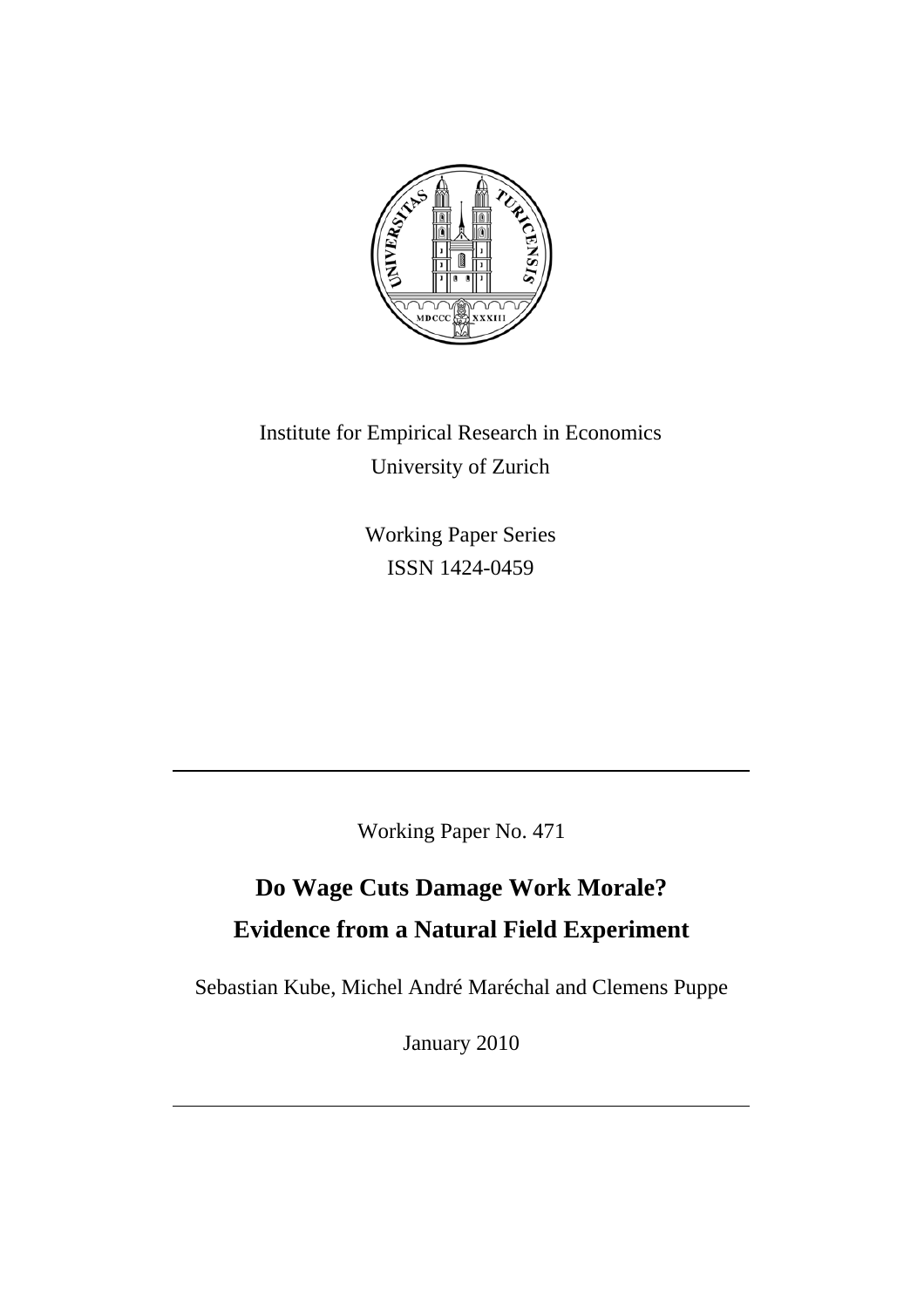# Do Wage Cuts Damage Work Morale? Evidence from a Natural Field Experiment<sup>∗</sup>

Sebastian Kube, Michel André Maréchal and Clemens Puppe

January, 2010

#### Abstract

Contractual incompleteness characterizes many employment relations. High work morale is therefore fundamental for sustaining voluntary cooperation within the firm. We conducted a natural field experiment testing to what extent wages affect work morale. The results provide clear-cut evidence showing that wage cuts have a detrimental impact on work morale. An equivalent wage increase, however, does not result in any productivity gains. Theses results highlight a strongly asymmetric response of work morale to wage variations.

**JEL** classification: C93, J30. Keywords: morale, reciprocity, gift exchange, field experiment.

<sup>∗</sup> We thank Carsten Dietz, Philipp Stroehle, and especially Michael Weingärtner for providing excellent research assistance and Johannes Kaiser for programming the computer application. We are grateful to Nicholas Bardsley, Monika Bütler, Alain Cohn, Stefano DellaVigna, Simon Evenett, Armin Falk, Ernst Fehr, Uri Gneezy, Sally Gschwend, John List, Rupert Sausgruber, Christian Thöni, as well as the audiences at ESEM Vienna, ESEM Budapest, ESA Rome, IMEBE Malaga, University of St. Gallen, University of Innsbruck, University of Bonn, University of Karlsruhe, UC San Diego, UC Santa Cruz, UC Santa Barbara and UC Los Angeles, and UC Berkeley for very helpful comments. Kube: University of Bonn, Department of Economics, Adenauerallee 24-42, 53113 Bonn, Germany (email: kube(at)uni-bonn.de). Maréchal: University of Zurich, Institute for Empirical Research in Economics, Bluemlisalpstrasse 10, CH-8006 Zurich, Switzerland (email: marechal(at)iew.uzh.ch). Puppe: Karlsruhe Institute of Technology, Department of Economics and Business Engineering, 76128 Karlsruhe, Germany (email: clemens.puppe(at)kit.edu).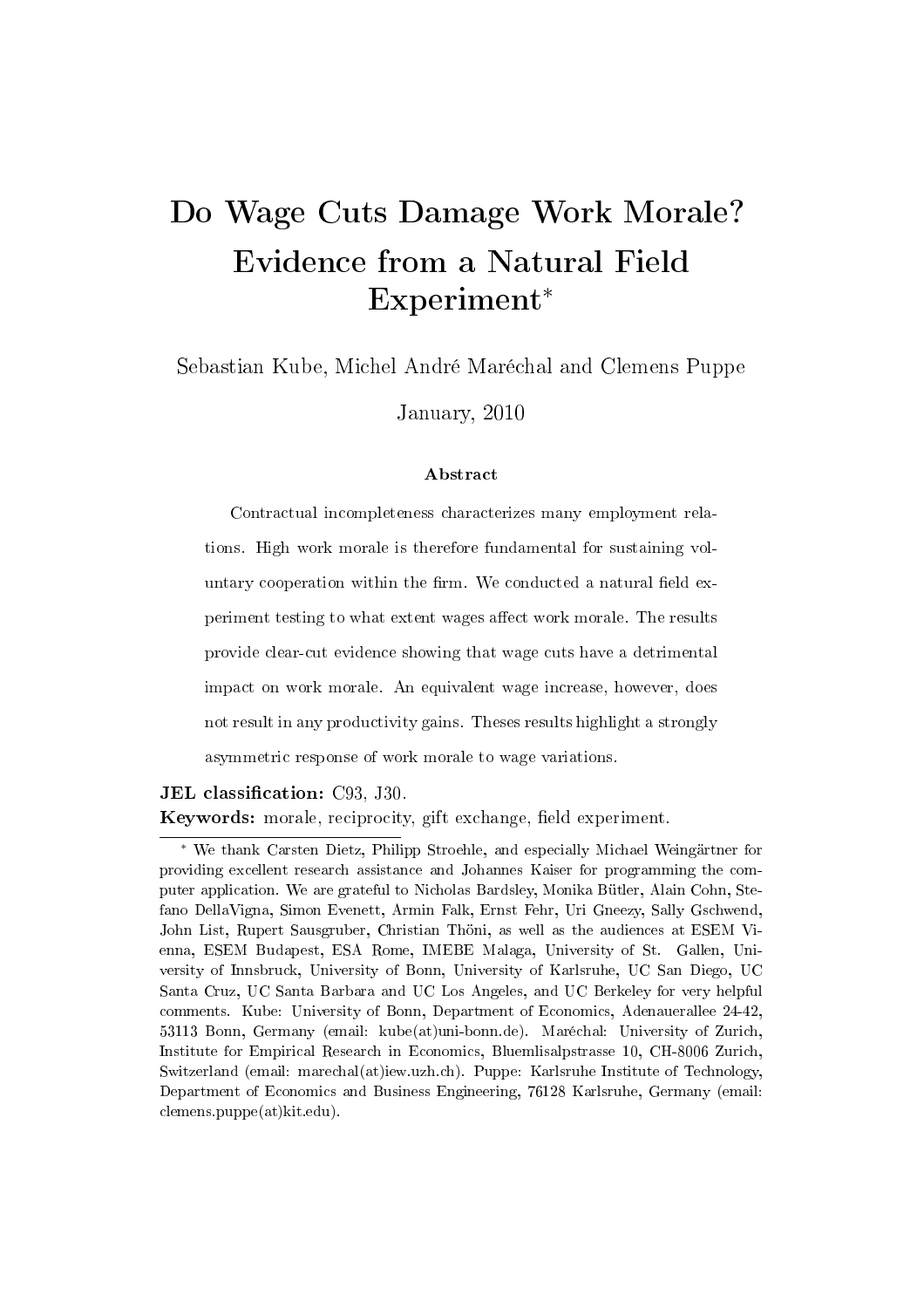Dissatisfaction of the workers with their treatment by the management is to be counted among the most important causes of low morale, for it is common knowledge that men tend to hold back and to do little as possible for those against whom they feel a grievance.

Sumner H. Slichter (1920, p.40)

### 1 Introduction

Why are firms reluctant to cut wages during economic downturns? A prominent explanation for this puzzle is based on the psychology of work morale:<sup>1</sup> Work morale reflects the degree to which workers voluntarily cooperate and contribute to the employer's goals in the absence of reputation or pecuniary incentives. According to this view, work morale is sensitive to the relationship between the workers' actual wage and some reference wage (e.g. see Bewley (1999)). Positive and negative deviations from the reference wage are interpreted as kind or unkind; employees then reciprocate by exerting higher or lower effort, respectively. While this theoretical argument has a long tradition in economics (see Slichter (1920, 1929), Solow (1979) or Akerlof  $(1982)$ , corresponding field evidence is scarce - in particular with respect to the impact of wage cuts.

This paper sheds light on the interplay between wages and work morale in naturally occurring employment relations. We conducted a controlled

<sup>&</sup>lt;sup>1</sup>See Azariadis (1975), Lindbeck and Snower (1986) and Katz (1986) for alternative theories that explain downward wage rigidity.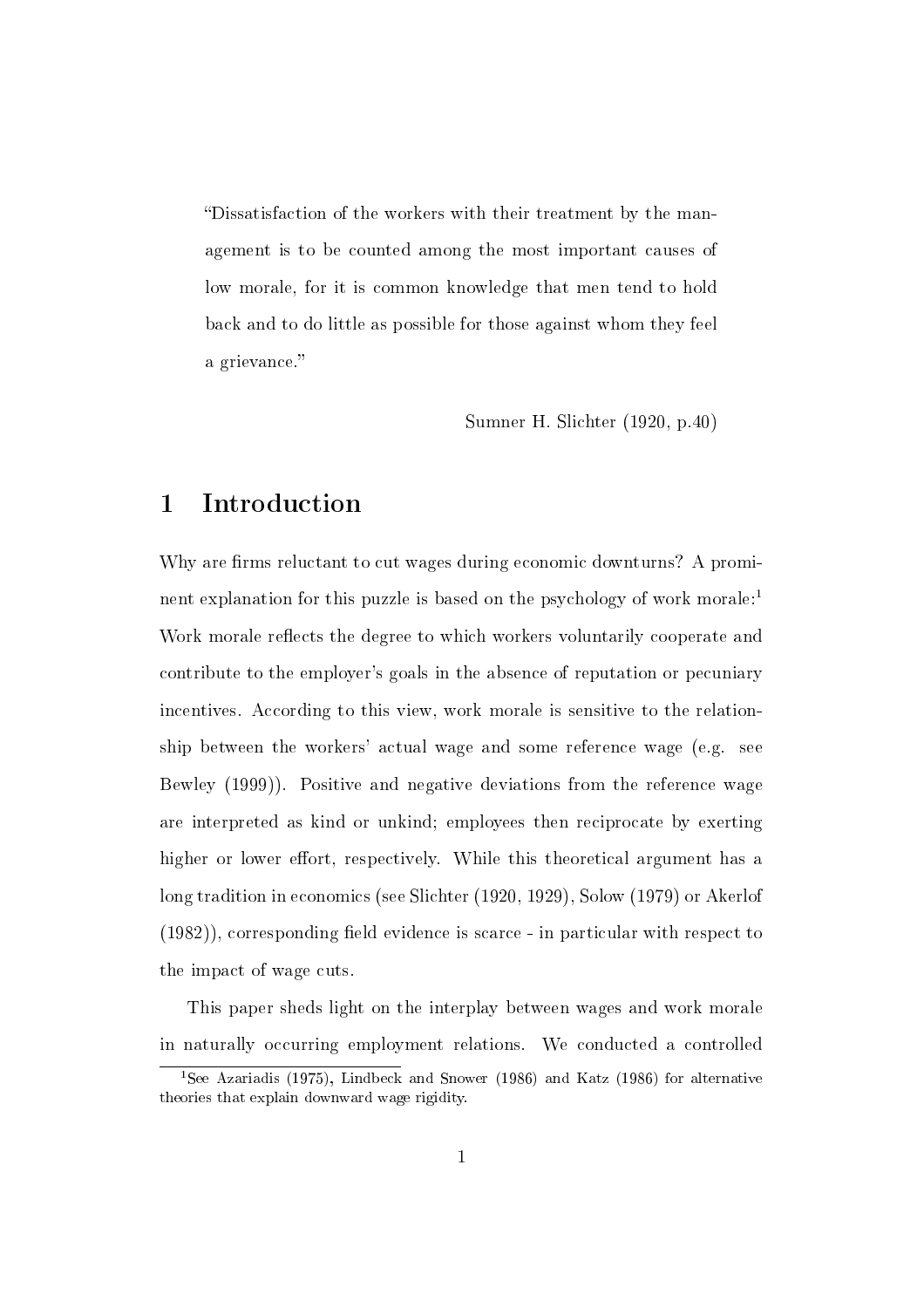field experiment and tested the extent to which workers reciprocate different hourly wages.<sup>2</sup> We hired job applicants to catalogue books for a *limited* time (i.e. excluding any possibility of reemployment) and announced a projected wage of  $\epsilon$ 15 per hour. We actually paid this amount in our benchmark treatment, and it serves as an exogenous reference point for wage expectations. In our main treatment, we inform subjects immediately before they begin working that we will only pay them  $\epsilon 10$  per hour. In a second treatment, we do the opposite and communicate a pay raise from  $\epsilon$ 15 to  $\epsilon$ 20 per hour in order to explore asymmetries between the impact of wage cuts and pay raises on work morale.<sup>3</sup>

The results show that wage cuts have a severe impact on the effort workers provide. Productivity drops on average by more than 20 percent if workers experience a wage cut. This negative effect is remarkably persistent over time in both size and significance. Our results suggest that negative reciprocal behavior plays an important role in naturally occurring employment relations. In contrast, we find no evidence for positive reciprocal reactions to an equivalent pay raise. Together our results highlight a strongly asymmetric reaction of work morale to positive and negative deviations from the reference wage.

Our field experiment makes several contributions to the existing liter-

 $^{2}$ By reciprocity we refer to the behavioral phenomenon of people responding towards (un)kind treatment likewise, even in the absence of reputational concerns. Economic theories formalize reciprocal behavior by incorporating the distribution of outcomes, the perceived kindness of intentions, or simply emotional states as arguments into individual utility function (see Charness and Rabin (2002), Falk and Fischbacher (2006), Rabin (1993), Dufwenberg and Kirchsteiger (2004), or Cox et al. (2007)).

<sup>&</sup>lt;sup>3</sup>The second treatment is similar to Gneezy and List (2006), where workers had to catalogue books and wages were increased from 12 to 20 US Dollars.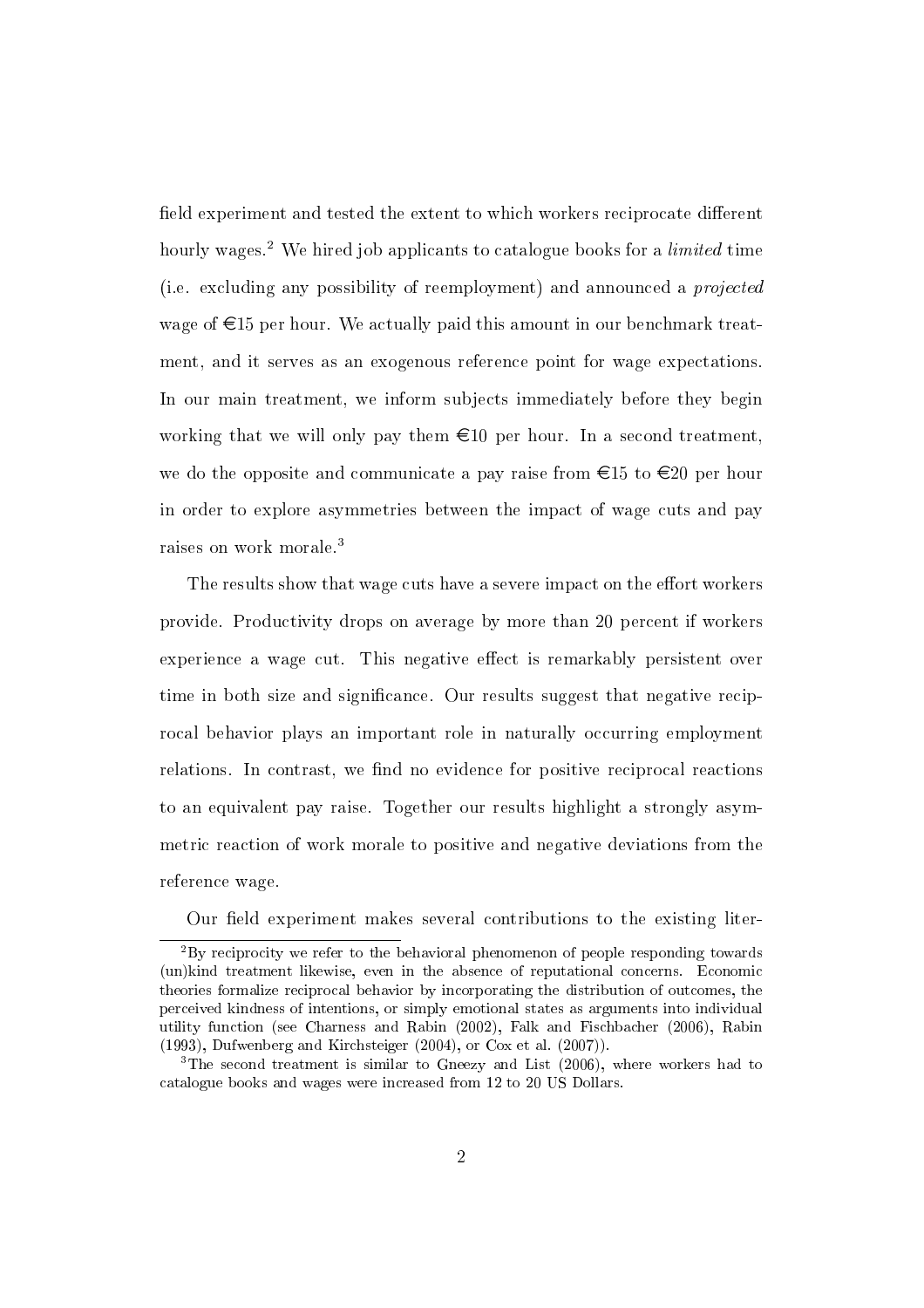ature. First, an impressive amount of laboratory evidence suggests that reciprocal behavior has important implications in experimental labor markets (e.g. see Fehr et al. (1993, 1997, 2007), Abeler et al. (forthcoming), Charness (2004) or Hannan et al. (2002)). However, laboratory experiments are generally characterized by a high level of experimenter scrutiny, which creates potential demand effects (see Zizzo (forthcoming)). Moreover, lab experiments generally do not involve the exertion of actual effort but simply consist of monetary transfers. The extent to which these results can be generalized to naturally occurring markets is thus not clear (see DellaVigna (2009), Falk and Heckmann (2009) or Levitt and List (2007)). We were able to observe subjects in a more natural  $-$  yet still controlled  $-$  working environment, because they performed a typical student helper's task and did not know that they were part of an experiment. Apart from the issue of generalizability, many of the existing experimental paradigms do not disentangle positive from negative reciprocal behavior. In the standard laboratory gift-exchange game (Fehr et al. (1993)), for example, a positive correlation between wages and effort could be driven by positive reciprocity towards high wages as well as retaliation for low wages.<sup>4</sup>

Second, to the best of our knowledge, this is the first study providing controlled evidence for negative reciprocal behavior in a natural labor market situation. $5$  The few existing field experiments focus on the economic

 $4$ See Offerman (2002), Engelmann and Ortmann (2009) for alternative lab experimental paradigms that allow a distinction between positive and negative reciprocity.

<sup>5</sup>An earlier experiment reported by Pritchard et al. (1972) comes close to our design. They found no significant treatment effects with respect to performance. Their experimental manipulation is arguably much weaker, however, because their subjects were only made to believe that they were accidentally over- or underpaid; their actual wages remained unchanged.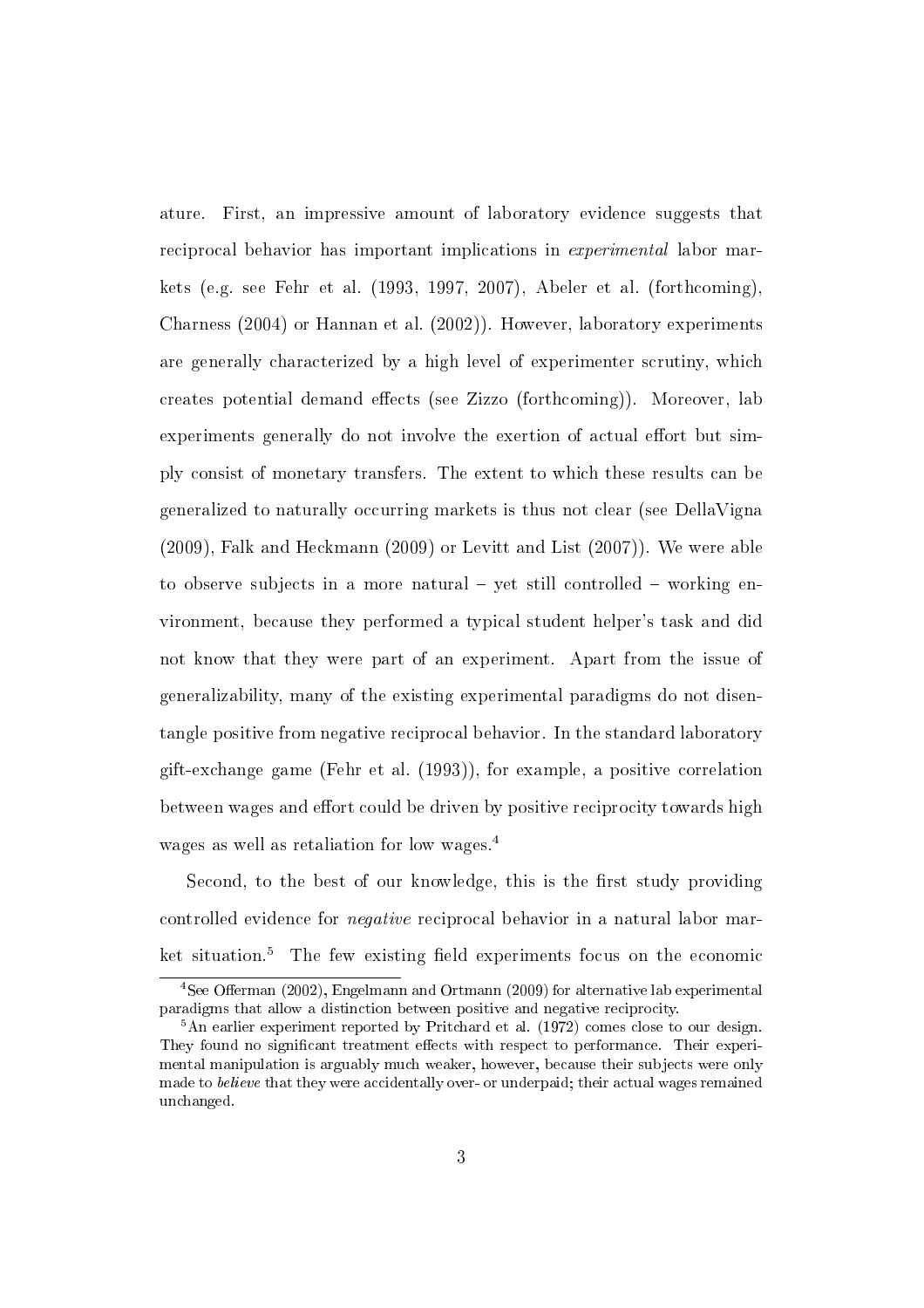consequences of positive reciprocity, and their conclusions still remain ambiguous. Falk (2007), for example, shows that charitable donations increase substantially with the size of gifts included in solicitation letters, rendering gift giving profitable. Gneezy and List  $(2006)$ , on the other hand, find that an increase in hourly wages has only a transient effect, which ultimately did not pay off for the employer. Other field experiments typically found only weak or moderate evidence for positive reciprocity (Hennig-Schmidt et al. (forthcoming), Cohn et al. (2009), Bellemare and Shearer (2009) or Al-Ubaydli et al. (2006)), with the exception of those studies analyzing non-monetary gifts (Maréchal and Thöni (2010), Kube et al. (2009)). In addition to testing for reciprocal reactions towards wage cuts, our design allows for a novel direct comparison between the influence of wage cuts and pay raises within the same framework, and highlights significant asymmetries in the field.

Third, Bewley (1999)) conducted interviews with compensation executives, exploring the reasons why firms are reluctant to cut wages or avoid hiring underbidders during economic downturns (see also Blinder and Choi (1990), Levine (1993), or Campbell and Kamlani (1997)). The general insight from these interview studies is that the desire to maintain good work morale seems to be a key rationale employers provide for their policies. This line of research provides a valuable first indication on the role of work morale in labor markets. However, this methodology also has drawbacks. Social desirability effects are a well-known phenomenon in survey research; they question the extent to which we can take answers from interviews at face value (see Bertrand and Mullainathan (2001) or Krosnick (1999)). More important, while interviews provide some information with regard as to why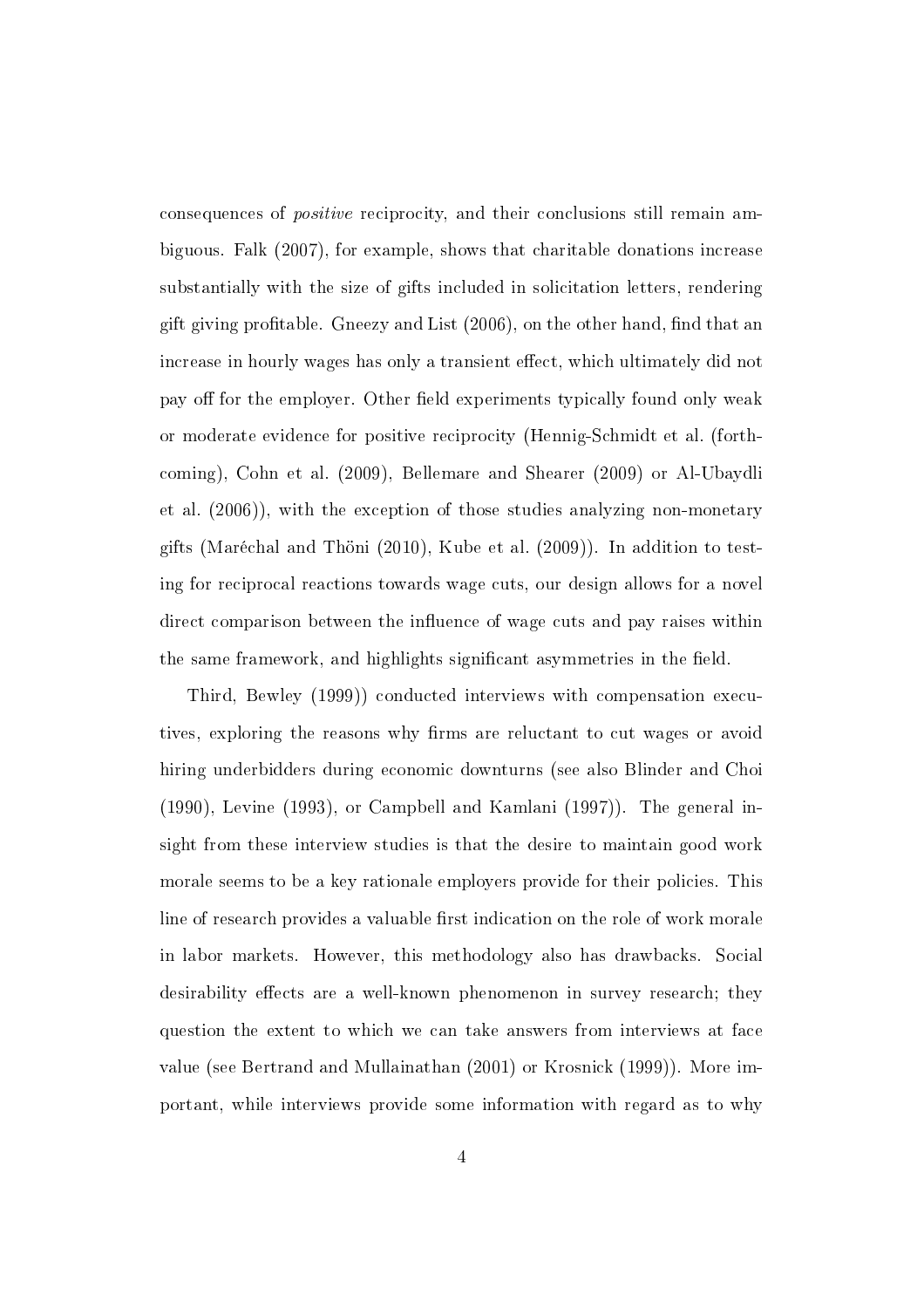firms are reluctant to cut wages, ultimately they only reflect beliefs and do not measure the extent to which wages affect work morale.

Fourth, identifying the causal impact of wage cuts on work morale poses serious difficulties in the field. Changes in compensation generally reflect firms' choices and are therefore potentially endogenous due to unobservable confounds (see Shearer  $(2003)$ ). Consequently, there are only a few field studies and they rely on non-experimental data (see Mas (2006), Krueger and Mas (2004), and Lee and Rupp (2007)). These studies are embedded in an ongoing relationship between workers and employers, making it impossible to fully separate work morale from reputational motives.<sup>6</sup> There are at least two alternative pecuniary reasons why workers provide less effort after a wage cut in repeated interactions. First, workers could play a trigger strategy and punish the firm for cutting their wages by exerting lower effort (see Howitt (2002)). Second, lower wages reduce future rents and dampen the disciplining effect of getting fired (see Shapiro and Stiglitz  $(1984)$ ) or MacLeod and Malcomson (1989)). We took great care in making clear that we offer a one time job without any possibility of reemployment and can therefore rule out reputational motives. Furthermore, while effort often manifests itself in a multitude of dimensions, our simple data entry task allows us to measure work performance very accurately. In contrast, Lee and Rupp (2007), for example, have to rely on flight delays as the single proxy for the effort airline pilots provide. Flight delays, however, can serve only as a very crude proxy for effort and are strongly influenced by other forces beyond the pilots'

 $6G$ reenberg (1990) also uses quasi-experimental firm data to analyze the effect of a wage cut on employee theft. In addition to the fact that his experiment is not a one-shot situation, his analysis is unfortunately only based on three independent observations.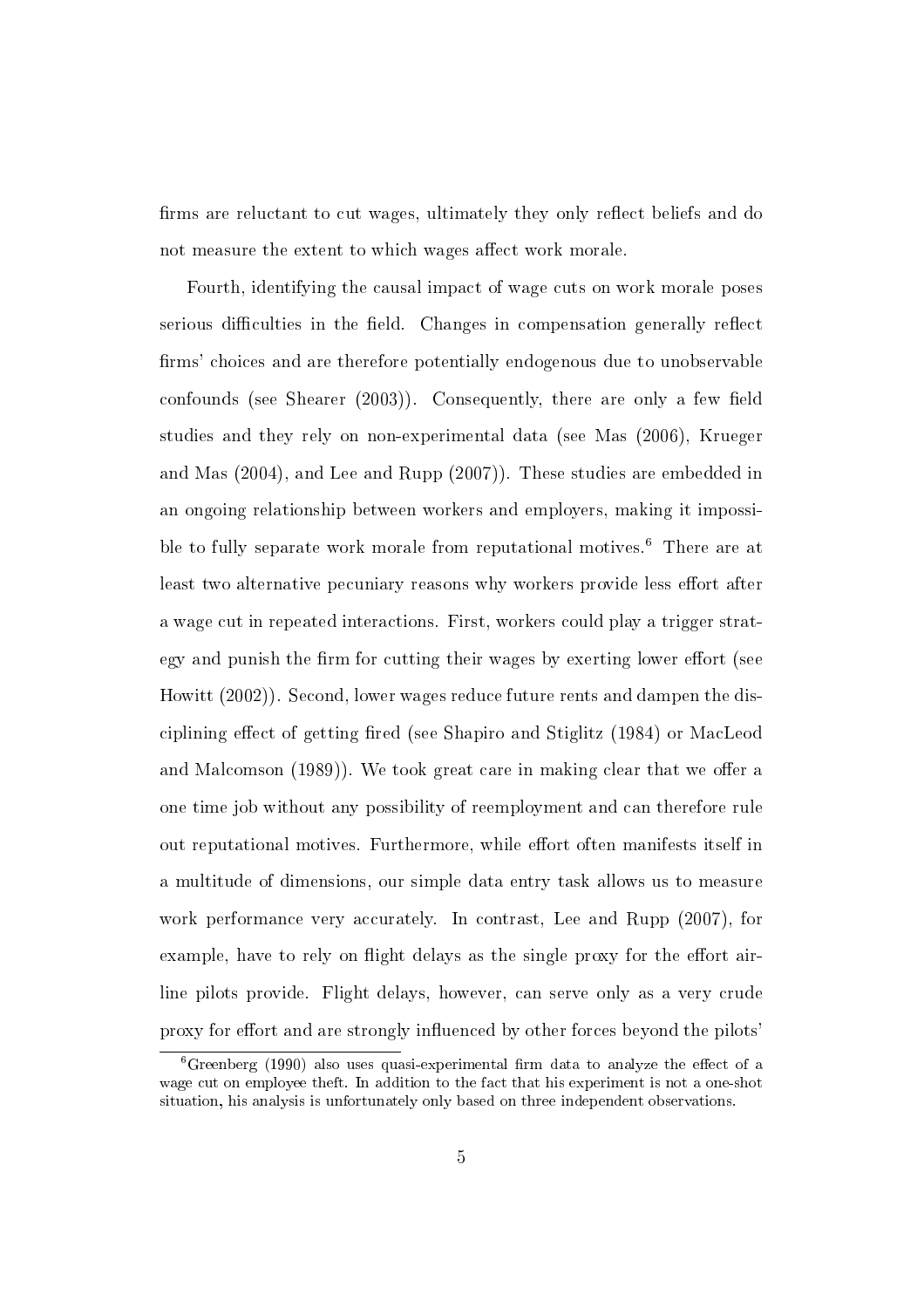control.

The remainder of this paper is organized as follows: In the next section, we describe the experimental design. In Sections 3 and 4, the experimental results are presented and discussed. And finally Section 5 concludes the paper.

## 2 Experimental Design

In August 2006, the library of an economic chair at a German University had to be catalogued. We took this opportunity to run a field experiment and recruited workers from all over the campus with posters. The announcement said that it was a one-time job opportunity for one day (six hours), and that pay was *projected* to be  $\epsilon$ 15 per hour.<sup>7</sup> The projected wage of  $\epsilon$ 15 served as an exogenously set reference wage for the workers. About 200 persons applied during the two month announcement phase. A research assistant picked 30 persons out of the list of applicants. They were invited via email and asked to confirm the starting date, reminding them that the job was *projected* to pay  $\epsilon$ 15 per hour. Upon arrival, the subjects were seated in front of a computer terminal and a table with a random selection of books. Their task was to enter the book's author(s), title, publisher, year of publication, and ISBN number into an electronic data base. This data entry task is well suited for our experiment, as it allows for a precise measurement of output and quality. Moreover, the task is relatively simple

<sup>&</sup>lt;sup>7</sup>The announcement said "The hourly wage is projected to be  $\in$ 15," (the exact German wording was "Ihr Stundenlohn beträgt voraussichtlich  $\epsilon$ 15"), in order to set expectations without cheating.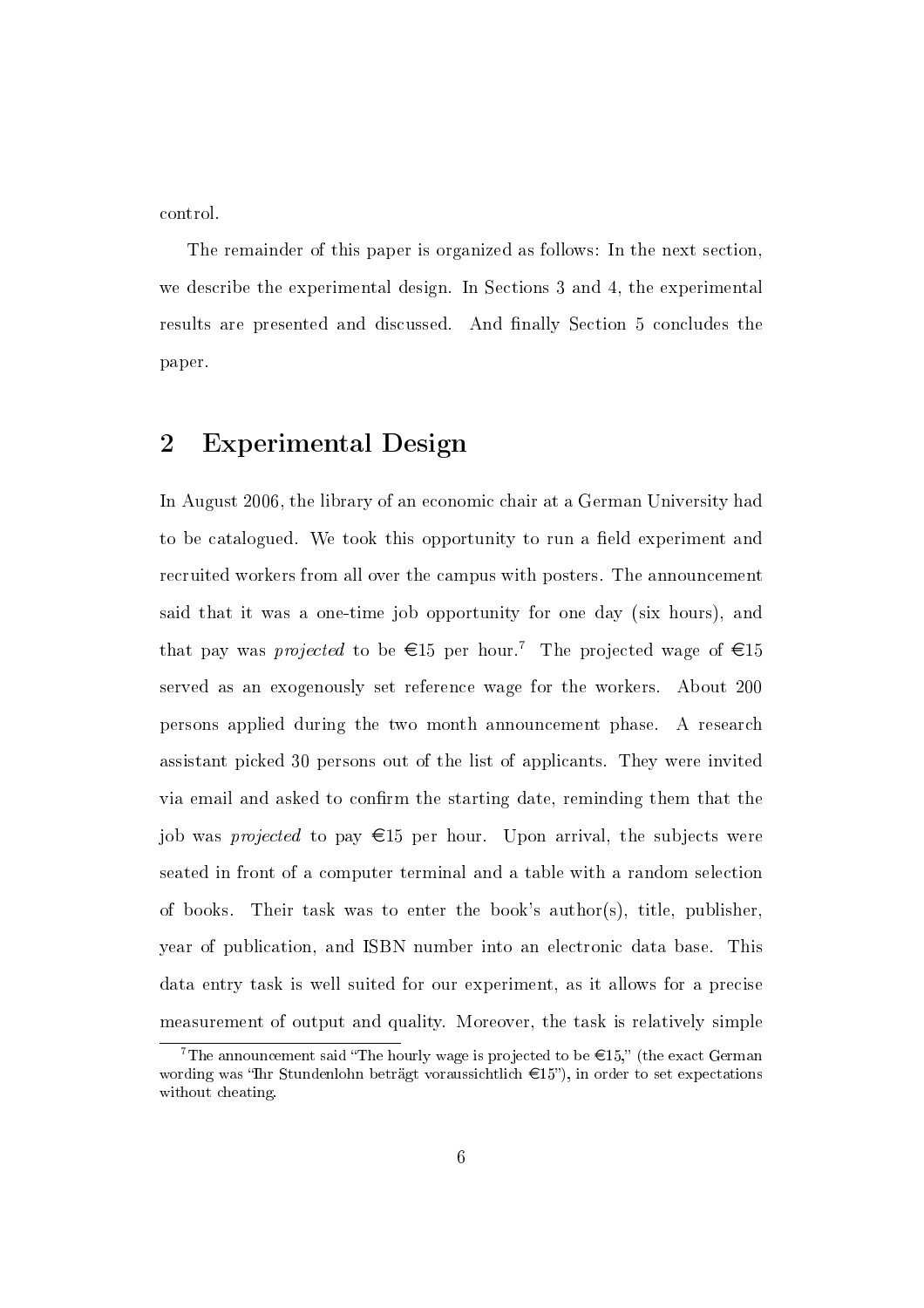and can be done in isolation, allowing for more control than usually available in other field settings.<sup>8</sup> Participants were allowed to take a break whenever necessary. A research assistant explained the task to them, strictly following a fixed protocol. Then, subjects were told their actual hourly wage  $-$  which depended on the treatment assignment  $-$  and started working.

We conducted three different treatments. The hourly wage paid in our benchmark treatment was  $\epsilon$ 15 ( "Baseline"),  $\epsilon$ 20 in "PayRaise" and  $\epsilon$ 10 in "PayCut".<sup>9</sup> Because the experiment was set up as a one-shot situation, our manipulation represents a cut with respect to an exogenous wage expectation and not with respect to the past wage which serves as a reference point in ongoing employment relations. We thus capture what is arguably a key aspect of wage cuts, namely the induced disappointment and the break of a trust relation between workers and the firm (see Bewley  $(2002)$ ). We opted for a relatively neutral framing of wage changes and gave subjects no reason why they were paid more or less than the projected  $\epsilon 15^{10}$  In our first wave of experiments, we had 10 subjects each in the benchmark and in the wage cut treatments, and 9 subjects in the pay raise treatment, because one subject did not show up for work.

We invited three subjects per day  $-$  one in each treatment. In order to avoid any treatment contaminations through social interaction, subjects

 $8$ Data entry tasks are thus frequently used in field experiments (see Gneezy and List (2006), Kube et al. (2009), Kosfeld and Neckermann (2009) and Hennig-Schmidt et al. (forthcoming) for some recent examples).

 $9 \in 10$  still exceed the hourly wages usually paid to a student helper at German universities, which is about  $\epsilon$ 8. We paid slightly higher wages in order to avoid selection problems arising from workers quitting due to higher outside options.

 $10$ None of the subjects actually asked for an explanation. The exact wording was, "We pay you an hourly wage of  $\in 20 \ (\infty)$ . Your hourly wage is thus  $\infty$   $(20 \ (\infty)$  instead of  $\in 15$ ".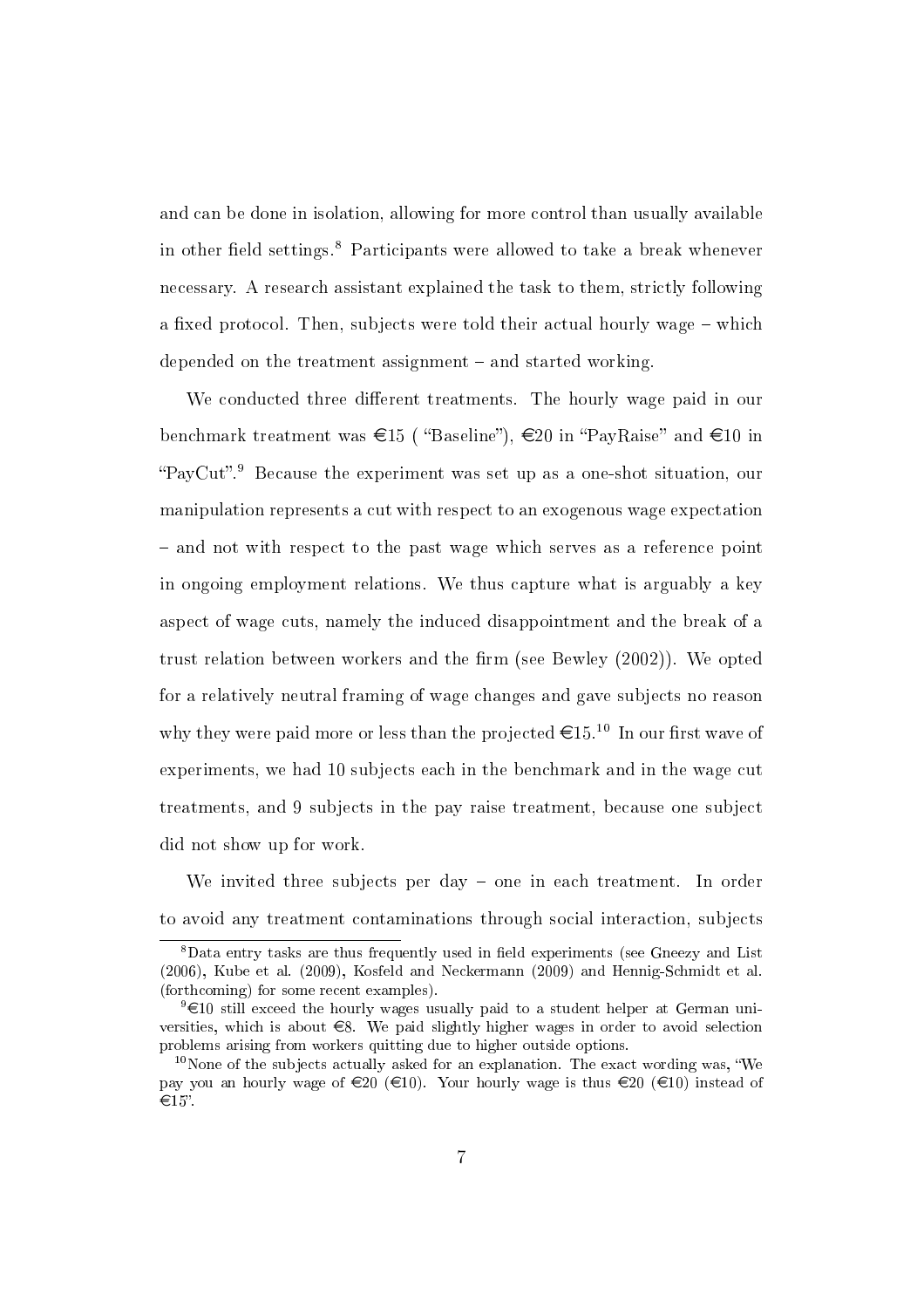showed up sequentially at different times and were separated from each other. in different rooms at an online computer terminal. Furthermore, all subjects interacted with the same research assistant, circumventing any confounding experimenter effects.<sup>11</sup> The computer application in which they entered the details of the books recorded the exact time of each log, allowing us to reconstruct the number of books each person entered over time without having to monitor work performance explicitly.<sup>12</sup> After 6 hours of work, all subjects completed a brief questionnaire. In order to observe their behavior in a natural environment, subjects were not told that they were taking part in an experiment.

In October 2008, we increased our sample size and ran a second wave of identical treatments. We have data from 68 workers in total: 25 in Baseline, 21 in PayCut and 22 in PayRaise.

### 3 Results

#### Randomization Check

Table 3 reports summary statistics and tests whether observable covariates are balanced across treatments using Pearson's  $\chi^2$  or Kruskal-Wallis tests. With the exception of Room A, which was used less frequently in treatment PayCut, we cannot reject the null hypothesis that observable worker characteristics and the environmental conditions are balanced across treatments.

 $11$ The research assistant knew neither the purpose of the study nor the reason for the differing wages.

 $12$ See Figure 2 in the Appendix for a screen shot.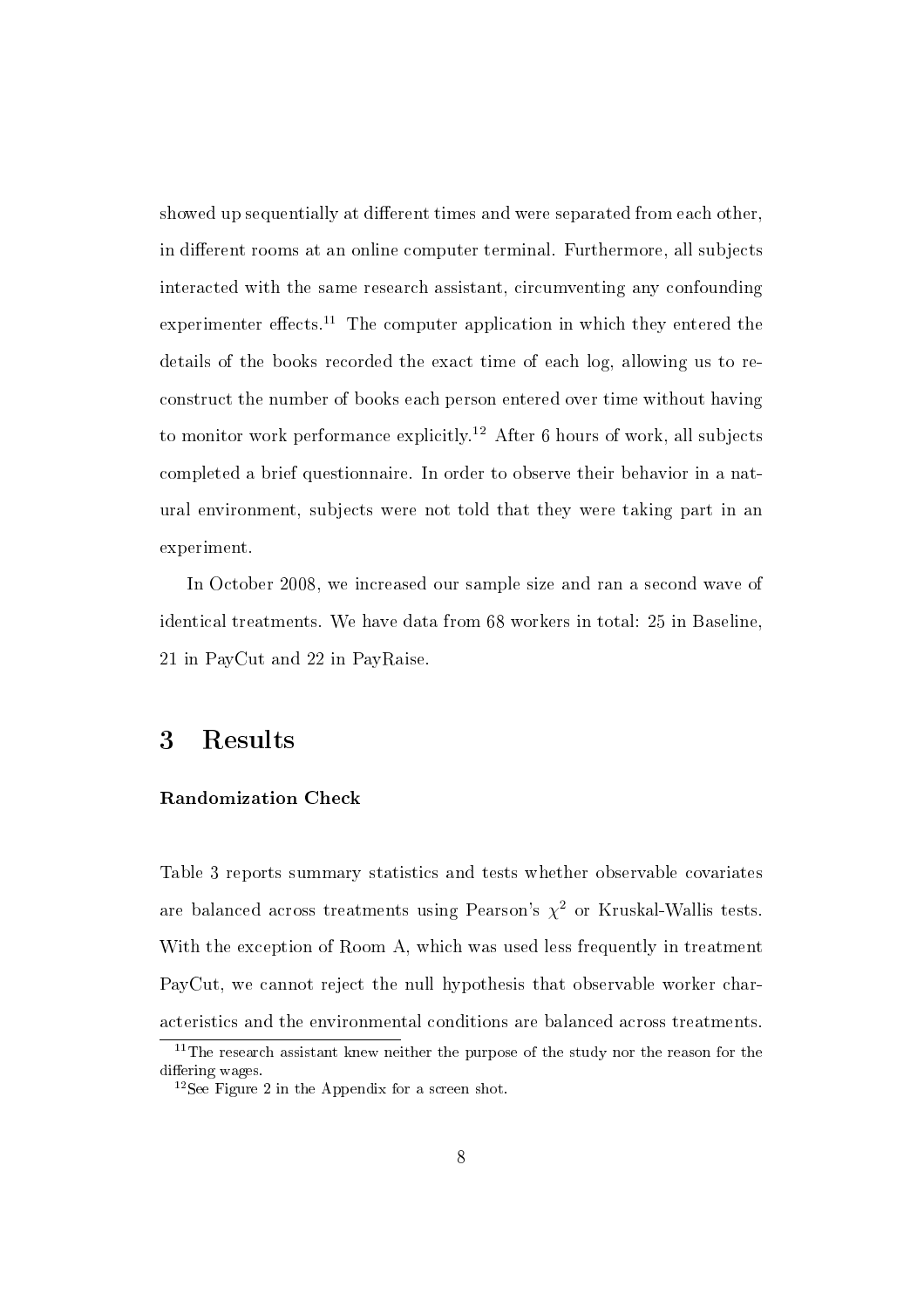In summary, the randomization resulted in a fairly well balanced set of workers and environmental conditions. We include room fixed effects as well as starting-time fixed effects in our regression models.

#### Wages and Work Morale

Panel (a) in Figure 1 illustrates average worker productivity (measured by the number of books logged) per 90 minute time interval, or quarter, for each of the three different treatments. Table 1 contains the average treatment effects  $i$ .e. the difference in average number of books logged  $-$  and the p-values from the corresponding nonparametric Wilcoxon rank-sum tests for the null hypothesis of equal output between treatments.

The results show a substantial difference in productivity between the Baseline and PayCut treatments. This effect is highly significant from both a statistical and economical point of view (see columns three and four in Table 1). On average, output was 21 percent (or 47 books) lower in treatment PayCut than in Baseline. Moreover, as can be inferred from Figure 1, the productivity gap is stable over time. It remains large and signicant for all four quarters.

On the other hand, the average treatment effect for the pay raise is slightly negative (although insignificant:  $p = 0.247$ ) during the first quarter. Interestingly, the effect tends to become positive over the course of time, but does not reach statistical significance in any quarter (see column two of Table 1). Overall, we find no evidence for positive reciprocal behavior. Average output is virtually identical in the Baseline and PayRaise treatments, with 219.3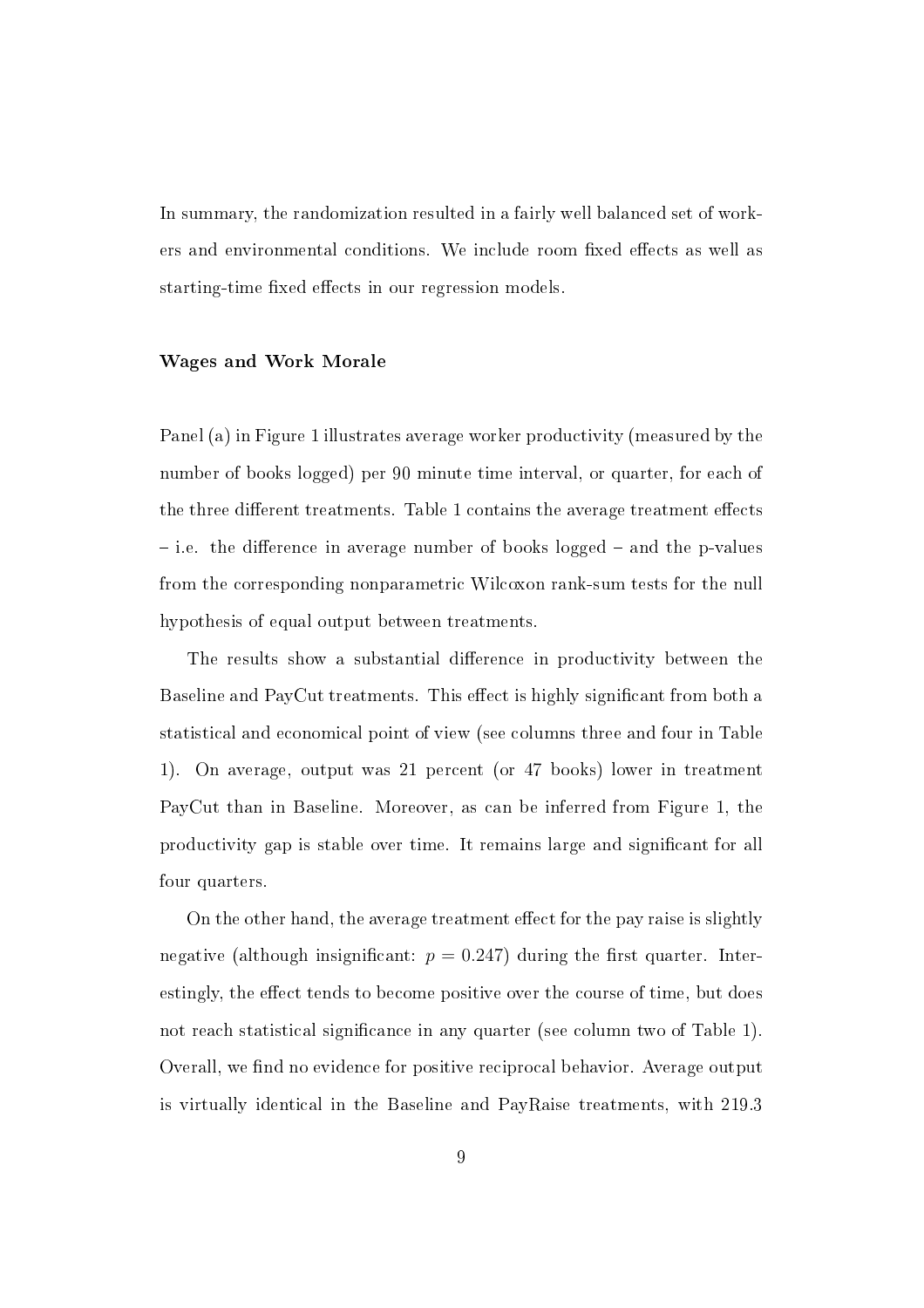Figure 1: Work Morale as a Function of Wages



Notes: Panel (a) depicts the average number of books logged per quarter (90 minutes) for the three treatments PayRaise, PayCut, and Baseline. The corresponding cumulative distribution functions for total work performance are illustrated in Panel (b).

and 218.6 books, respectively.

The cumulative distribution functions in Panel (b) of Figure 1 show that our results are not driven by one or two individual workers; instead they reflect a broad behavioral phenomenon. While the distribution functions for PayRaise and Baseline are closely intertwined, the distribution function for PayCut is clearly shifted towards lower performance. For example, while the fraction of workers who logged 200 or fewer books is only around 40 percent in the Baseline treatment, it amounts to 80 percent in the PayCut treatment.

The panel regression results in Table 2 are in line with the preceding nonparametric analysis. Our benchmark regression model is specified as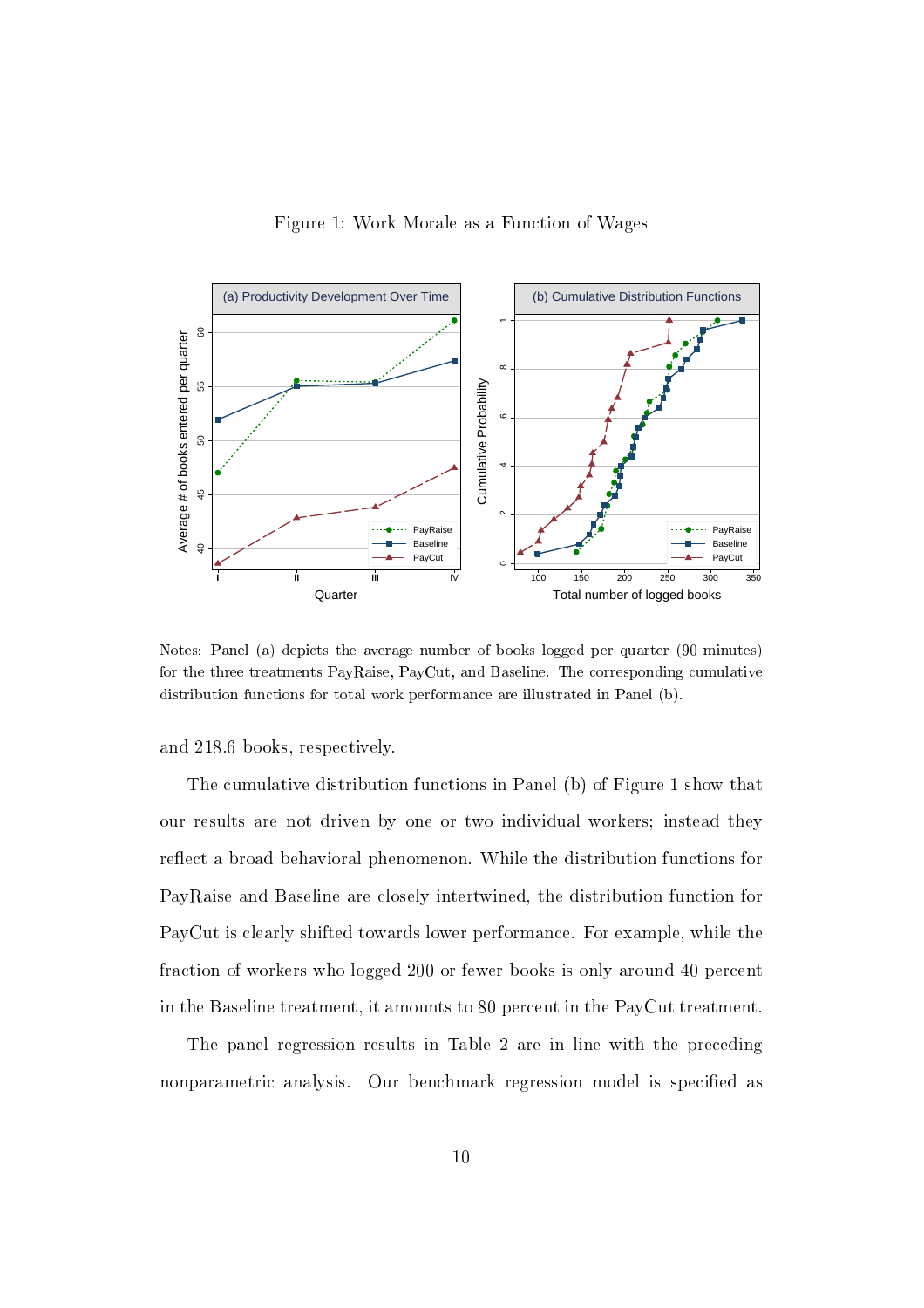| Time interval | (1)<br>PayRaise-Baseline | (2)<br>p >  z | 3)<br>PayCut-Baseline | $\overline{4}$<br> z |
|---------------|--------------------------|---------------|-----------------------|----------------------|
| Quarter I     | $-4.9$                   | 0.247         | $-13.3$               | 0.001                |
| Quarter II    | 0.5                      | 0.757         | $-12.2$               | 0.012                |
| Quarter III   | 0.1                      | 0.991         | $-11.5$               | 0.013                |
| Quarter IV    | 3.7                      | 0.508         | $-9.9$                | 0.026                |
| All quarters  | $-0.7$                   | 0.991         | $-46.6$               | 0.005                |
| Observations  |                          | $N = 46$      |                       | $N = 47$             |

Table 1: Average Treatment Effects by Time Intervals:  $#$  Books Logged

Notes: Columns 1 and 3 report average treatment effects for the treatments PayRaise and PayCut in comparison with Baseline by 90 minutes time intervals, or quarters. The outcome variable is the number of books logged. Columns 2 and 4 report the corresponding p-values from a nonparametric (two-sided) Wilcoxon rank-sum test for the null hypothesis of equal output between treatments.

follows:

$$
Y_{it} = \alpha + \beta_1 PR_i + \beta_2 PC_i + \beta_3 PR_i * Q_{it} + \beta_4 PC_i * Q_{it} + \gamma Q_{it} + \theta_i + \omega_i + \epsilon_{it},
$$
 (1)

where  $Y_{it}$  represents the number of books logged by worker i in quarter t.  $Q_{it}$  is a vector consisting of dummy variables indicating the corresponding quarter and  $PC_i$  and  $PR_i$ , respectively, indicate whether a worker was in the PayCut or PayRaise treatment. The Baseline treatment is omitted from the model and serves as the reference category. We explore how treatment effects evolve over time, and interact both treatment indicators with the quarter dummy variables. Furthermore, vectors containing room  $(\omega_i)$  and starting time  $(\theta_i)$  fixed effects are included in our set of control variables. We estimated our model using Ordinary Least Squares (OLS). Standard errors are corrected for clustering, accounting for individual dependency of the error term  $\epsilon_{it}$  over time.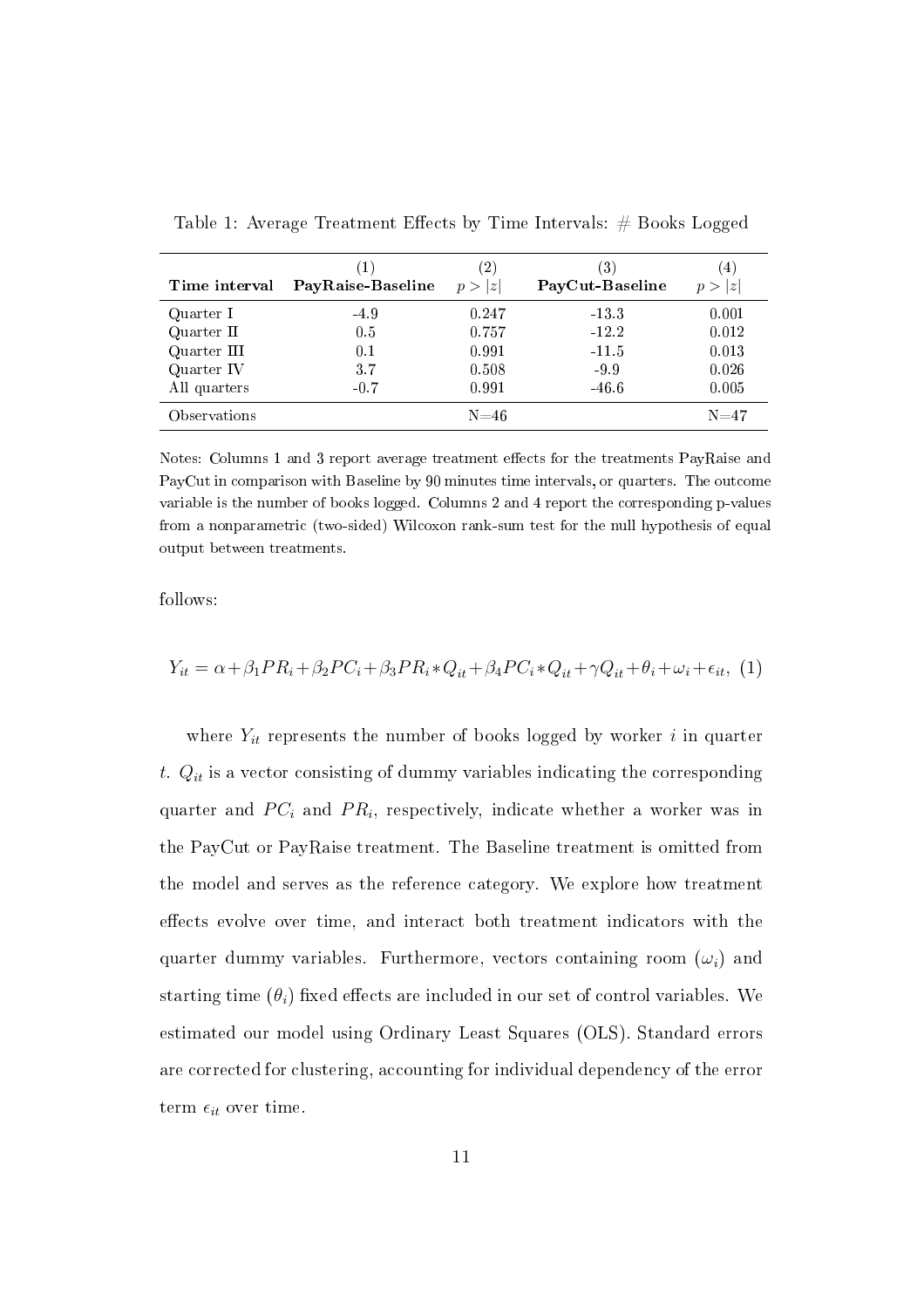The coefficient estimate for PayCut is highly significant and has the expected sign in the benchmark model (column 1), whereas the coefficient for PayRaise does not reach statistical signicance. Moreover, all of the PayCut and Quarter interaction terms are relatively small and insignicant, highlighting temporal stability of the treatment effects during the observed time span. On the other hand, the estimated PayRaise and Quarter interaction terms indicate that the effect of the pay raise is significantly higher after quarter one. Positive reciprocal reactions hence tended to strengthen with the elapse of time. A further interesting result - which is also clearly visible in Figure 1 - is that the number of books logged per quarter increased substantially over time, which we interpret as a learning effect.

#### Robustness Checks

We performed several robustness checks. First, we control for socioeconomic characteristics in column (2) of Table 2 by expanding the set of control variables with the workers' age, gender, and subject of studies. The results remain unchanged. Second we include the hourly wage earned at the most recent job prior to the experiment as a proxy for human capital.<sup>13</sup> As demonstrated in columns (3) and (4) of Table 2, controlling for previous wages does not affect the key results.

Third, as an alternative to using OLS with clustered standard errors, we estimated a random effects model with Generalized Least Squares. The main

 $13$ The information about previous wages is missing for 21 workers. These subjects are therefore excluded from the sample when we control for previous wages (columns 3 to 5 of Table 2).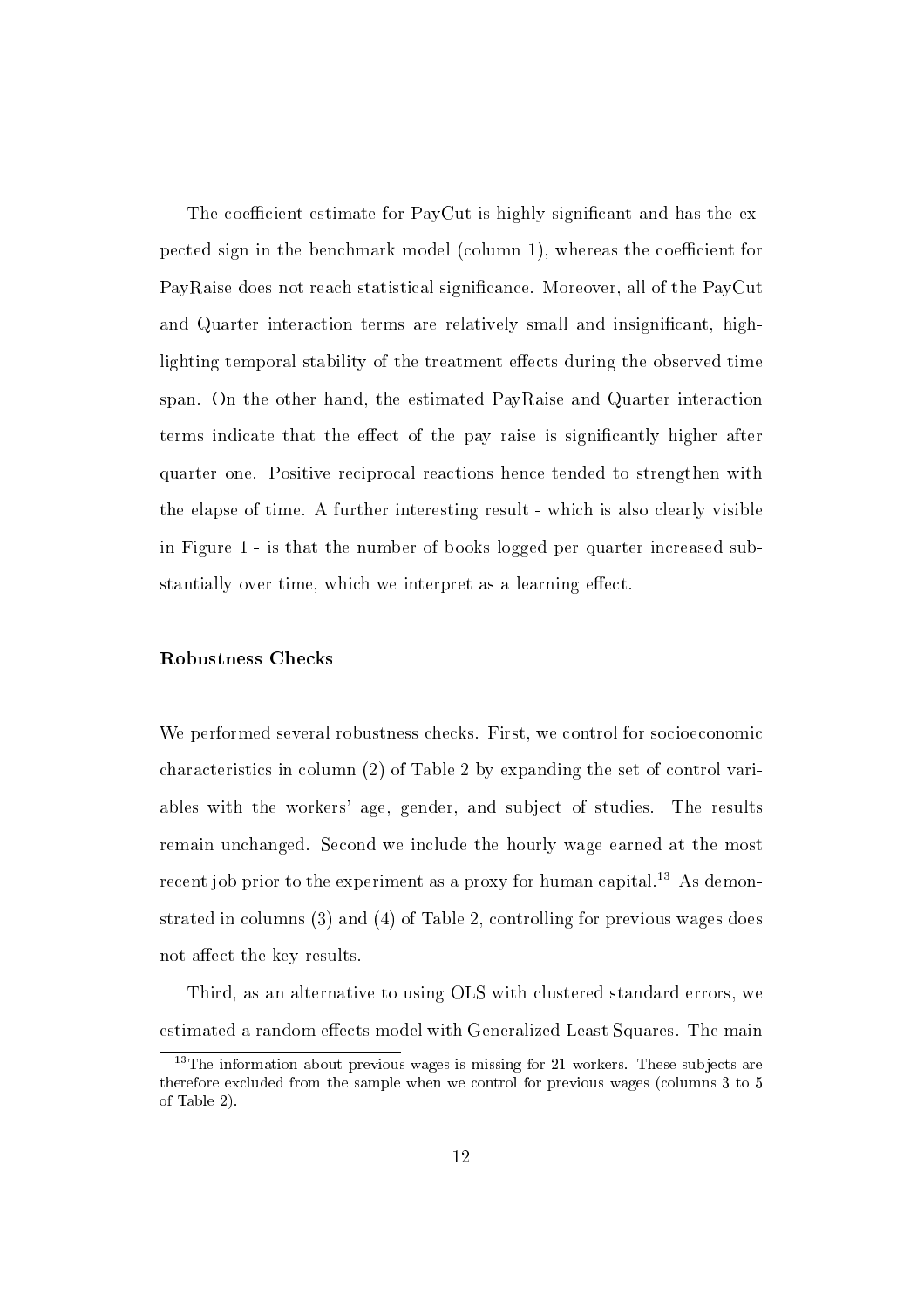results remained unchanged with respect to this alternative specification.<sup>14</sup>

Fourth, in addition to the effect on the quantity of output, we also investigated the impact of our treatments on output quality. We measured output quality by the ratio of faultless logs to the total number of books entered (see Hennig-Schmidt et al. (forthcoming) for a similar approach).<sup>15</sup> The average quality ratio amounts to 84.4 percent in treatment Baseline. Interestingly, we find that quality is with  $90.4$  percent significantly higher in the PayCut treatment (Wilcoxon rank-sum test:  $p = 0.030$ ), suggesting that the lower typing speed resulted in fewer mistakes. Quality measured 87.7 percent in PayRaise, and was also slightly higher than in the Baseline treatment. Nevertheless the difference does not reach statistical significance  $(p = 0.800)$ . Overall we find evidence for a quantity-error trade-off: The number of errors is positively and signicantly correlated with the number of books logged (Spearman's  $\rho = 0.531$ ;  $p < 0.0001$ ). We therefore use the number of correct logs as a composite measure of work performance, taking into account of both the quantity and the quality dimension of effort. The results are displayed in column  $(5)$  of Table 2 and show that the coefficient estimate for PayCut remains large and statistically significant. We also experimented with an alternative specification using the total number of logs as the dependent variable and the number of typing errors as an additional control variable. The results are robust to this alternative specification.

<sup>&</sup>lt;sup>14</sup>The results are available upon request.

<sup>&</sup>lt;sup>15</sup>Two research assistants searched for incorrectly entered ISBN numbers and spelling mistakes in the book titles (using an automatic spell check program).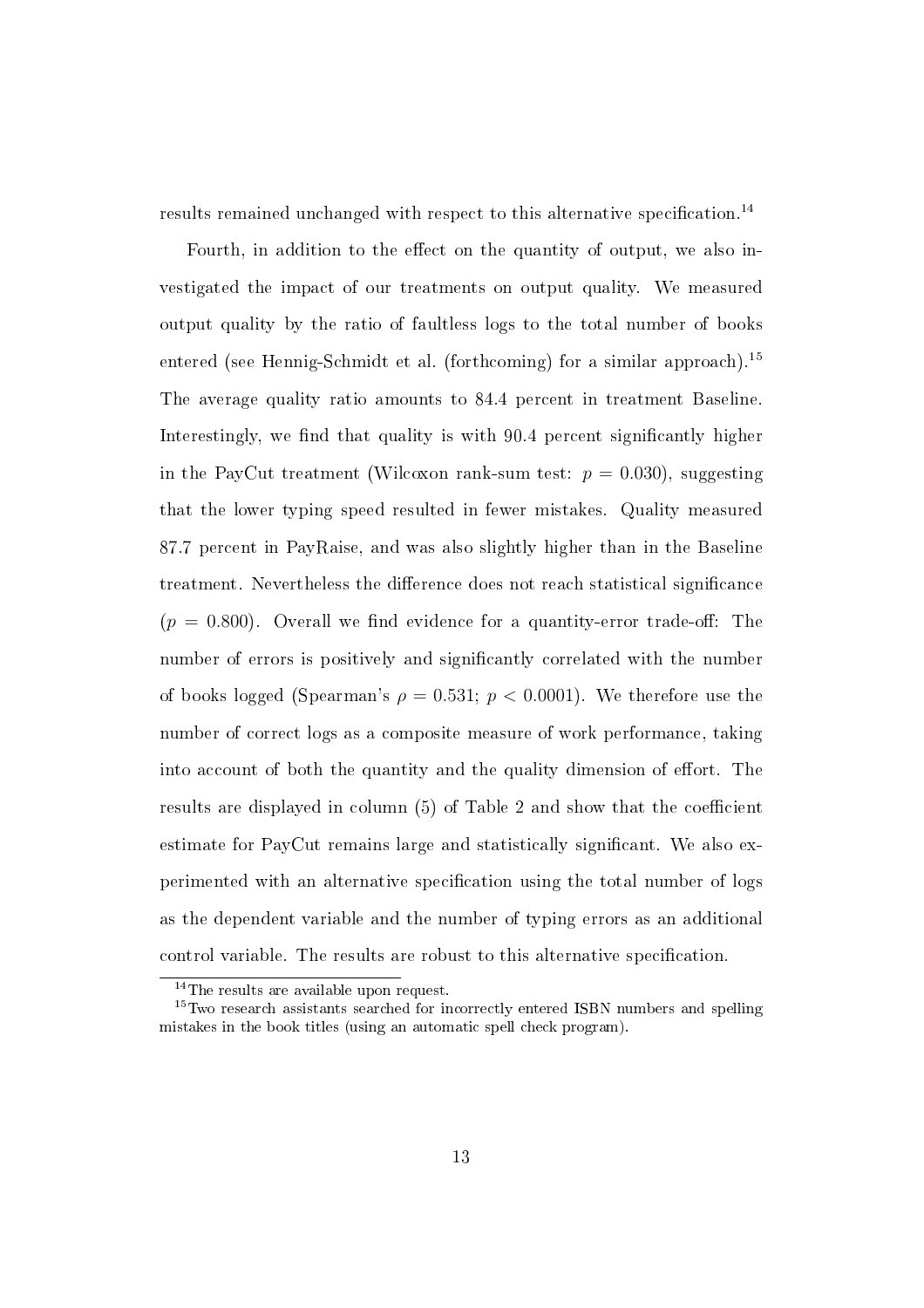|                      | (1)            | (2)          | (3)            | (4)          | (5)             |
|----------------------|----------------|--------------|----------------|--------------|-----------------|
|                      |                |              | total logs -   |              | correct<br>logs |
| PayRaise             | $-3.833$       | $-4.583$     | $-0.217$       | $-2.121$     | 2.371           |
|                      | (3.378)        | (3.519)      | (3.451)        | (3.757)      | (3.568)         |
| PayCut               | $-14.097***$   | $-15.826***$ | $-16.270***$   | $-16.551***$ | $-11.485***$    |
|                      | (3.463)        | (3.358)      | (4.303)        | (4.389)      | (3.974)         |
| Quarter II           | $3.080*$       | 3.080*       | 4.353**        | 4 353**      | 3.765**         |
|                      | (1.562)        | (1.578)      | (1.860)        | (1.888)      | (1.727)         |
| Quarter III          | $3.360*$       | 3.360*       | 5.235***       | $5.235***$   | 4.471**         |
|                      | (1.736)        | (1.753)      | (1.722)        | (1.748)      | (1.832)         |
| Quarter IV           | $5.440**$      | $5.440**$    | 5.765          | 5.765        | $6.176**$       |
|                      | (2.650)        | (2.676)      | (3.677)        | (3.733)      | (2.950)         |
| PayRaise*Quarter II  | $5.444***$     | $5.444***$   | 4.118*         | 4.118*       | 4.412*          |
|                      | (1.971)        | (1.991)      | (2.364)        | (2.401)      | (2.224)         |
| PayRaise*Quarter III | $5.021**$      | $5.021**$    | 3.824          | 3.824        | 4.706*          |
|                      | (2.356)        | (2.380)      | (2.507)        | (2.546)      | (2.621)         |
| PayRaise*Quarter IV  | $8.655**$      | $8.655**$    | 8.706*         | 8.706*       | 5.176           |
|                      | (3.326)        | (3.359)      | (4.438)        | (4.506)      | (3.617)         |
| PayCut*Quarter II    | 1.147          | 1.147        | $-0.891$       | $-0.891$     | $-1.380$        |
|                      | (2.039)        | (2.060)      | (2.310)        | (2.345)      | (2.258)         |
| PayCut*Quarter III   | 1.867          | 1.867        | 0.534          | 0.534        | $-0.009$        |
|                      | (2.411)        | (2.436)      | (2.978)        | (3.024)      | (2.715)         |
| PayCut*Quarter IV    | 3.424          | 3.424        | 3.389          | 3.389        | 1.131           |
|                      | (3.074)        | (3.105)      | (4.160)        | (4.224)      | (3.397)         |
| Constant             | 58.529 ***     | $80.643***$  | 65.912***      | $77.181***$  | 60.446***       |
|                      | (3.384)        | (9.829)      | (6.980)        | (11.211)     | (10.091)        |
| Controls:            |                |              |                |              |                 |
| Socioeconomic?       | N <sub>O</sub> | <b>YES</b>   | N <sub>O</sub> | <b>YES</b>   | <b>YES</b>      |
| Previous wage?       | NO             | NO           | <b>YES</b>     | <b>YES</b>   | <b>YES</b>      |
| Room FE?             | <b>YES</b>     | YES          | <b>YES</b>     | <b>YES</b>   | <b>YES</b>      |
| Starting time FE?    | <b>YES</b>     | <b>YES</b>   | <b>YES</b>     | <b>YES</b>   | <b>YES</b>      |
| Obs.                 | 272            | 272          | 188            | 188          | 188             |

Table 2: Panel Regressions

Notes: This table reports OLS coefficient estimates (standard errors adjusted for clustering are reported in parentheses). The dependent variable is the number of books logged per quarter, respectively the number of correctly logged books in column (5). The treatment dummies PayCut and PayRaise are interacted with the quarter dummies II to IV. Definitions and summary statistics for the additional control variables are reported in Tables 4 and 3. Due to item non-response the sample size is lower in columns (3) to (5) where we control for previously earned hourly wages. Significance levels are denoted as follows:  $* p<0.1$ ,  $**$  $p<0.05$ , \*\*\*  $p<0.01$ .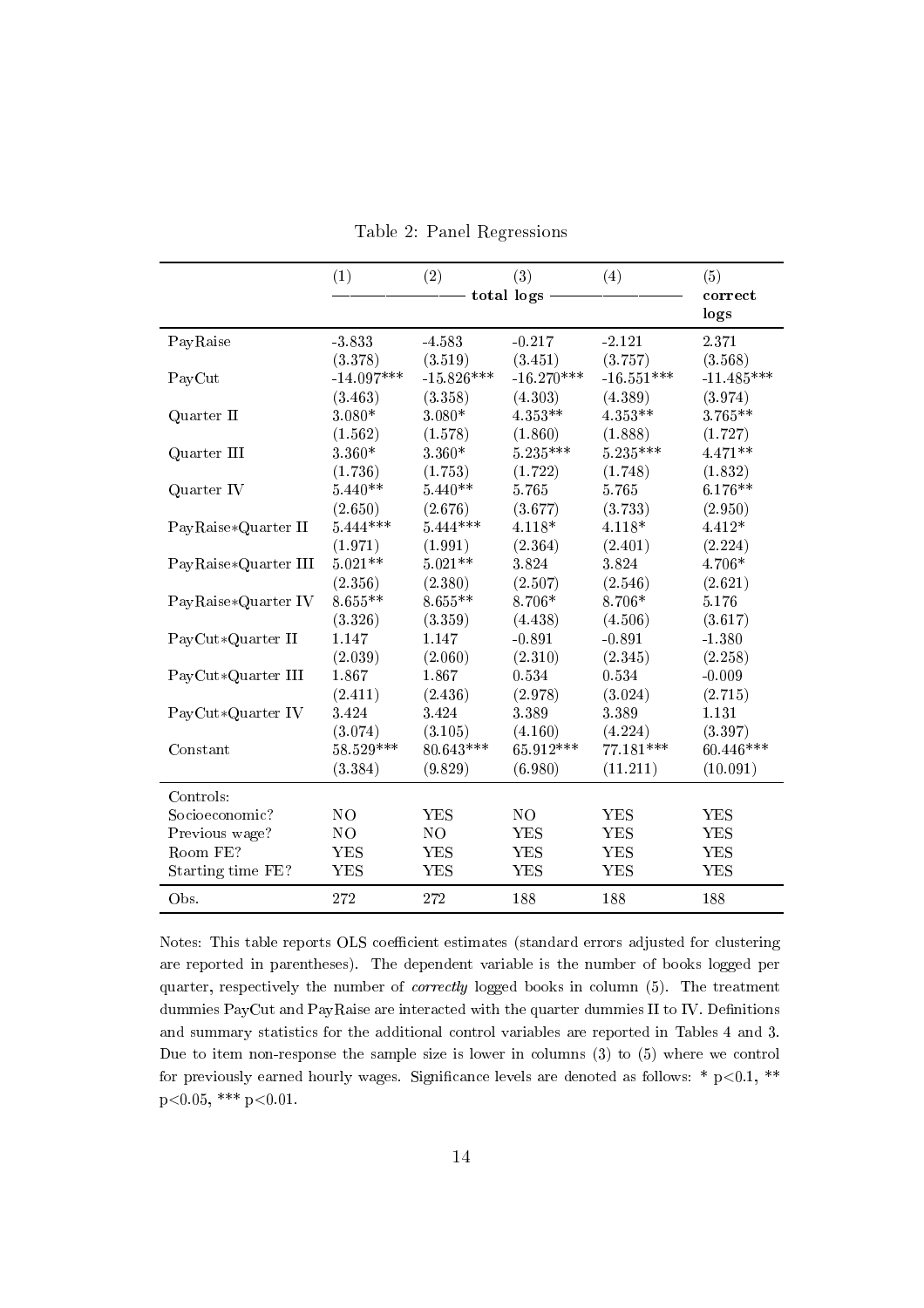## 4 Discussion

The results show a striking asymmetry between the effect of wage cuts and pay raises. We discuss two potential explanations for this finding. The first explanation concerns the parameterization of the experiment. Because we intended to leave room for wage cuts, our baseline wage is with  $\epsilon$ 15 already quite generous. Our subjects earned on average a bit more than  $\epsilon 10.5$  (see Table 3) in previous employment relations. If there is only a positive correlation between effort and wages when wages are below what workers perceive as fair wage, our design would favor finding treatment effects for wage cuts.<sup>16</sup> A recent field experiment conducted by Cohn et al. (2009) provides evidence supportive for this view. They find that only workers who felt dissatisfied with their baseline wage reciprocated after a pay raise. Kube et al. (2009) conducted additional field experiments using the same paradigm as in the present study, but a lower baseline wage. Their subjects were recruited for  $\epsilon$ 12, which is much closer to the  $\epsilon$ 10.5 our subjects were accustomed to earning in the past. The implemented 20 percent wage increase, however, did not result in any signicant productivity gains. Interestingly, the results show at the same time that an equivalent non-monetary gift resulted in substantially higher output, suggesting that there was still room for positive reciprocal behavior.

Second, substantial experimental evidence demonstrates that losses loom larger than gains of equal size (e.g. Kahneman et al. (1991, 1986), or Gächter et al. (2007)). More generally, the psychological literature suggests that

 $16$ Akerlof and Yellen (1990) for example assume such a discontinuity in their "Fair Effort-Wage Hypothesis".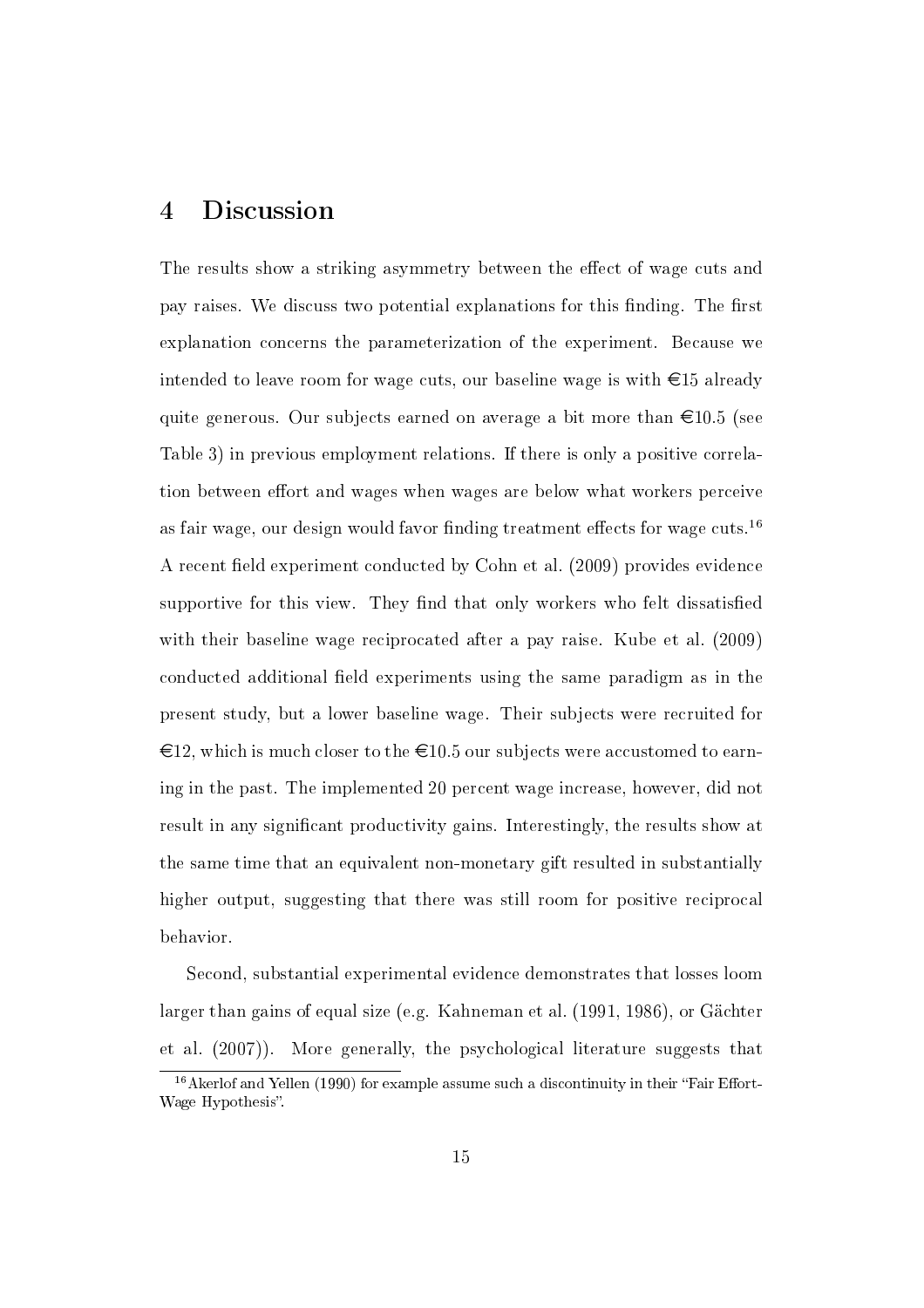negative or bad events have greater influence than do good ones in a great variety of contexts (see Rozin and Royzman (2001)). Baumeister et al. (2001) conclude in their extensive literature survey that the predominance of "bad over good" may be considered as a "general principle or law of psychological phenomena (p. 323). This negativity bias manifests itself, for example, in higher physiological arousal or attention to negative events. In the context of our experiment, this would imply that wage cuts get more attention and are evaluated more negatively than a corresponding wage gift is appreciated

### 5 Concluding Remarks

Maintaining high work morale is of paramount importance for firms whenever workers' effort is not fully contractible. A longstanding explanation for downward wage rigidity presumes that wage cuts damage work morale (see Slichter (1920, 1929), Solow (1979) or Akerlof (1982)). However, corresponding evidence from the field is scarce because compensation schemes usually do not vary exogenously but reflect firms' decisions (see Shearer (2003)). Apart from these identification problems, ongoing relations between workers and firms make it hard to disentangle work morale from alternative pecuniary or reputational motives in the field.

This study fills this gap and provides clear-cut evidence on the impact of wage cuts on work morale using a labor market field experiment. In addition, the paper provides a novel direct comparison between the impact of wage cuts and corresponding wage increases within the same framework. In summary, our results show that wage cuts have a severe impact on produc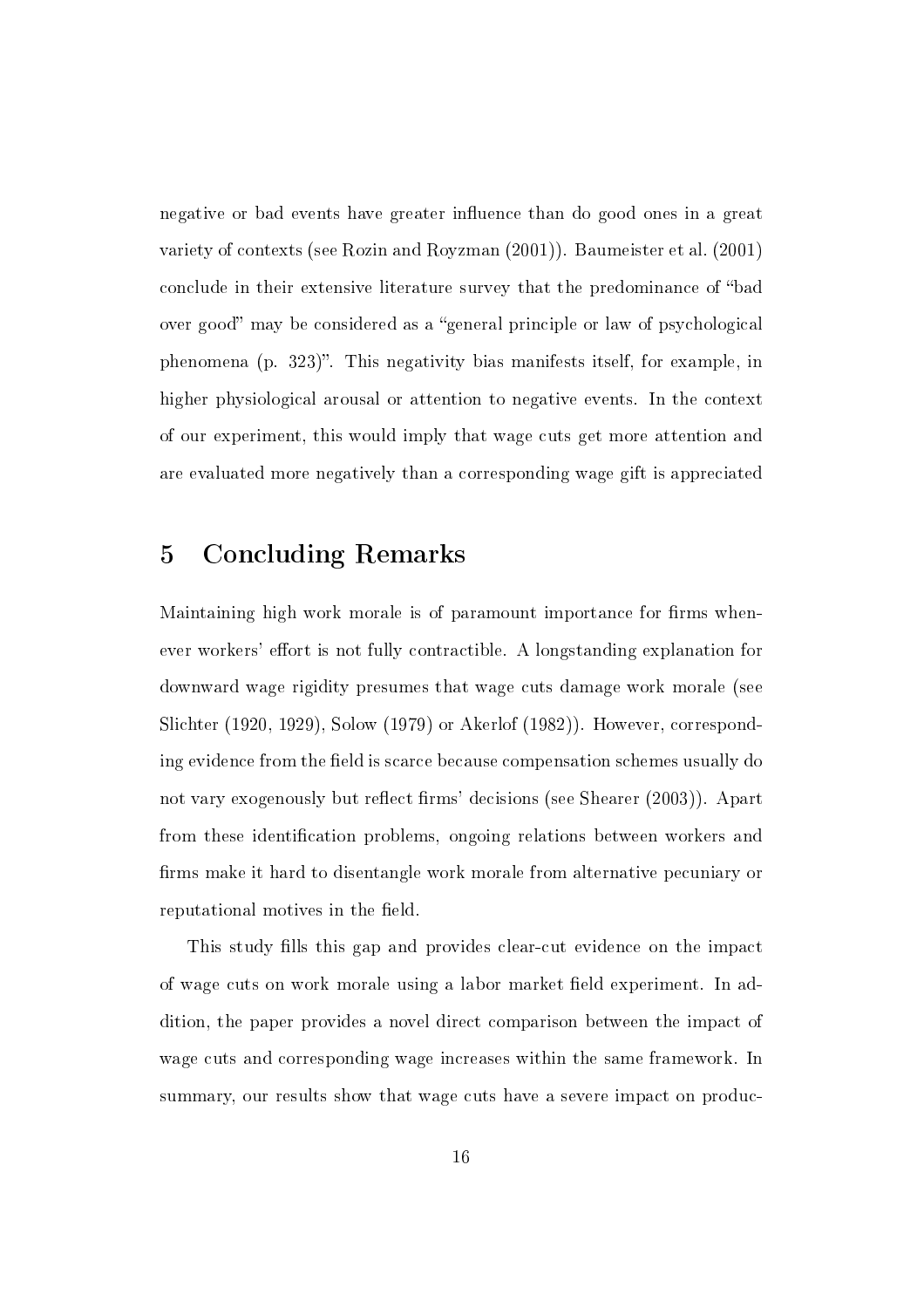tivity. Moreover, this negative effect remains large and significant over the course of the entire working period. While these results are supportive for the notion that wage cuts damage work morale, we find no evidence that pay raises foster work morale. An equivalent pay raise resulted in virtually no change in productivity levels. Together, our results provide new evidence stressing the importance of work morale and highlight a strongly asymmetric performance response to wage variations.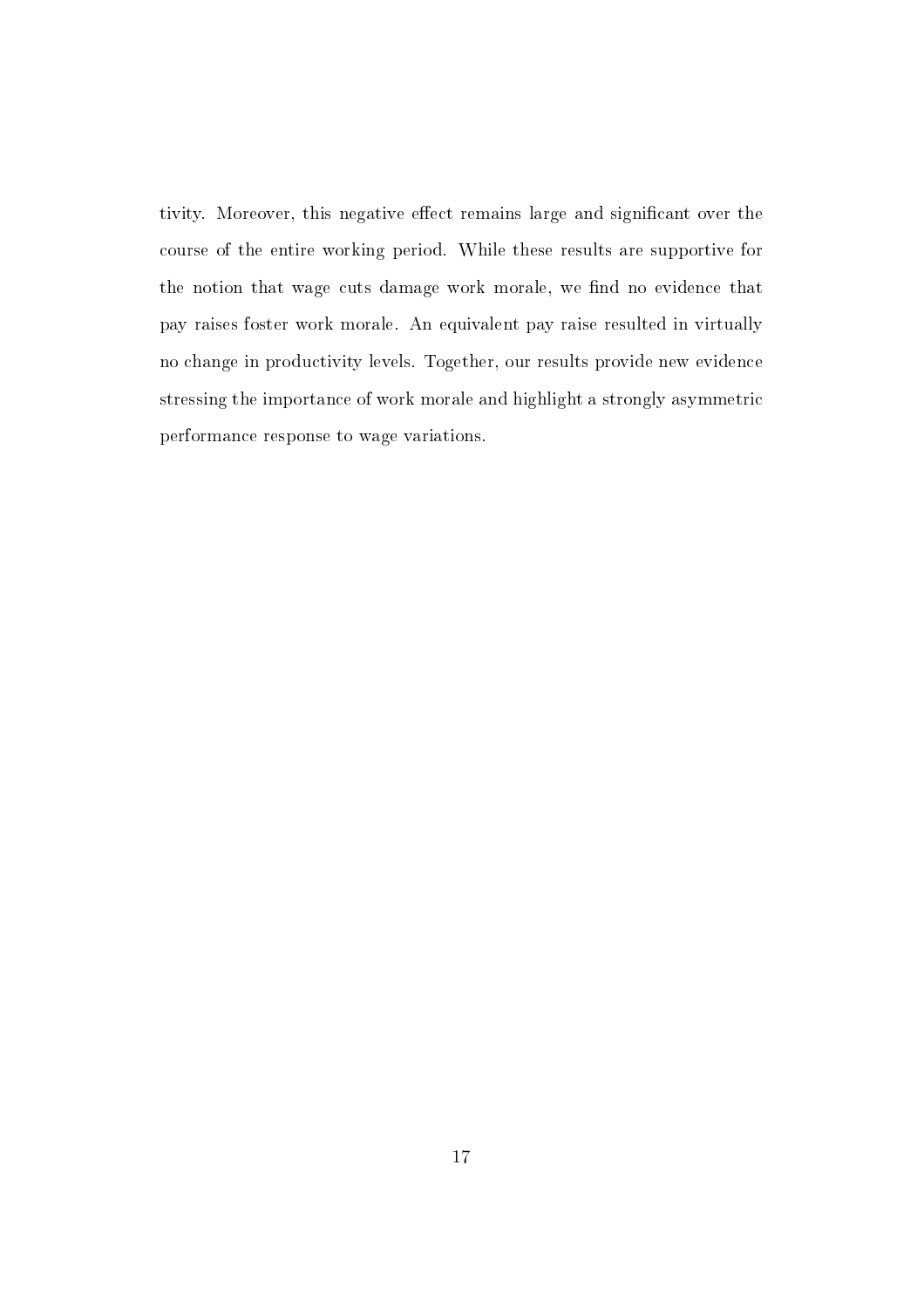## References

- Abeler, J., S. Altmann, S. Kube, and M. Wibral (forthcoming): "Gift Exchange and Workers' Fairness Concerns: When Equality is Unfair", Journal of the European Economic Association.
- Akerlof, G. A. (1982): "Labor Contracts as Partial Gift Exchange", *Quarterly* Journal of Economics, Vol. 97, pp.  $543-569$ .
- Akerlof, G. A. and J. L. Yellen (1990): "The Fair Wage-Effort Hypothesis and Unemployment", *Quarterly Journal of Economics*, Vol. 105, pp. 255–283.
- Al-Ubaydli, O., S. Andersen, U. Gneezy, and J. List (2006): For Love or Money? Testing Non-Pecuniary and Pecuniary Incentive Schemes in a Field Experiment", Working Paper.
- Azariadis, C. (1975): "Implicit Contracts and Unemployment Equilibria". Journal of Political Economy, Vol. 83, pp.  $1183-1202$ .
- Baumeister, R.F., E. Bratslavsky, C. Finkenauer, and K. D. Vohs (2001): "Bad is stronger than good", Review of General Psychology, Vol. 5, pp. 323-370.
- Bellemare, C. and B. Shearer (2009): "Gift Giving and Worker Productivity: Evidence From a Firm-Level Experiment", Games and Economic Behav*ior*, Vol. 67, pp.  $233-244$ .
- Bertrand, M. and S. Mullainathan (2001): "Do People Mean What They Say? Implications for Subjective Survey Data", American Economic Re*view*, Vol. 91, pp.  $67-72$ .
- Bewley, T. F. (2002): "Fairness, Reciprocity, and Wage Rigidity", Cowles Foundation Discussion Paper No. 1383.
- Bewley, T.F. (1999): Why Wages Don't Fall During a Recession, Cambridge, Massachusetts: Harvard University Press.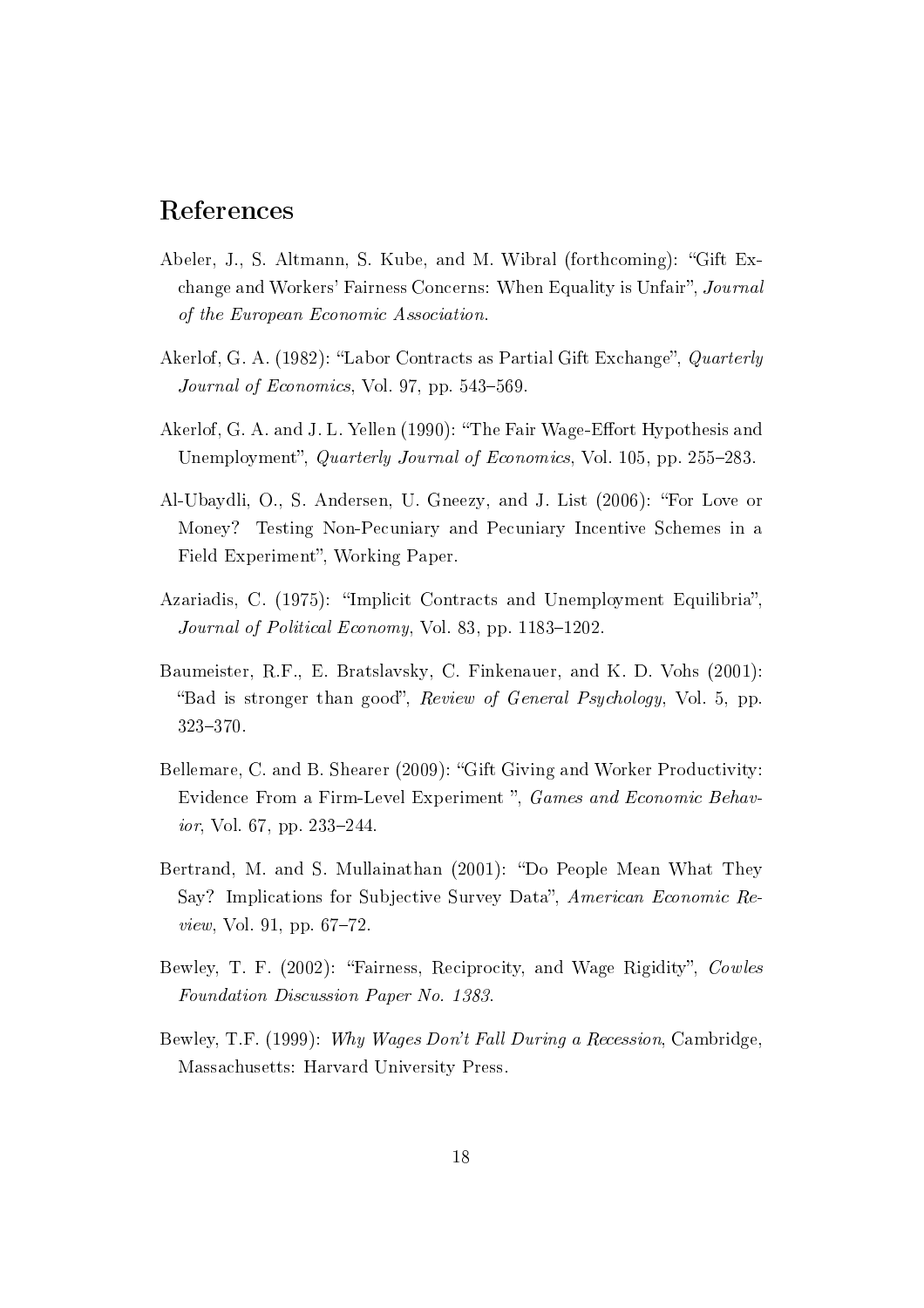- Blinder, A. S. and D. H. Choi (1990): "A Shred of Evidence on Theories of Wage Stickiness", Quarterly Journal of Economics, Vol. 105, pp. 1003– 1015.
- Campbell, C. M. and K. S. Kamlani (1997): "The Reasons for Wage Rigidity: Evidence From a Survey of Firms", Quarterly Journal of Economics, Vol. 112, pp. 759–789.
- Charness, G. (2004): "Attribution and Reciprocity in an Experimental Labor Market", *Journal of Labor Economics*, Vol. 22, pp. 665–688.
- Charness, G. and M. Rabin (2002): Understanding Social Preferences with Simple Tests", *Quarterly Journal of Economics*, Vol. 117, pp. 817–869.
- Cohn, A., E. Fehr, and L. Goette (2009): "Fairness and Effort: Evidence from a Field Experiment", Working Paper.
- Cox, J. C., D. Friedman, and S. Gjerstad (2007): "A Tractable Model of Reciprocity and Fairness", *Games and Economic Behavior*, Vol. 59, pp. 1745.
- DellaVigna, S. (2009): "Psychology and Economics: Evidence from the Field", Journal of Economic Literature, Vol. 47, pp. 315–372.
- Dufwenberg, M. and G. Kirchsteiger (2004): "A Theory of Sequential Reciprocity", Games and Economic Behavior, Vol. 47, pp. 268–298.
- Engelmann, D. and A. Ortmann (2009): "The Robustness of Laboratory Gift Exchange: A Reconsideration", Working Paper.
- Falk, A. (2007): "Gift-Exchange in the Field", *Econometrica*, Vol. 75, pp.  $1501 - 1511.$
- Falk, A. and U. Fischbacher (2006): "A Theory of Reciprocity", *Games and*  $Economic Behavior$ , Vol. 54, pp. 293-315.
- Falk, A. and J. J. Heckmann (2009): "Lab Experiments Are a Major Source of Knowledge in the Social Sciences", Science, Vol. 326, pp. 535–538.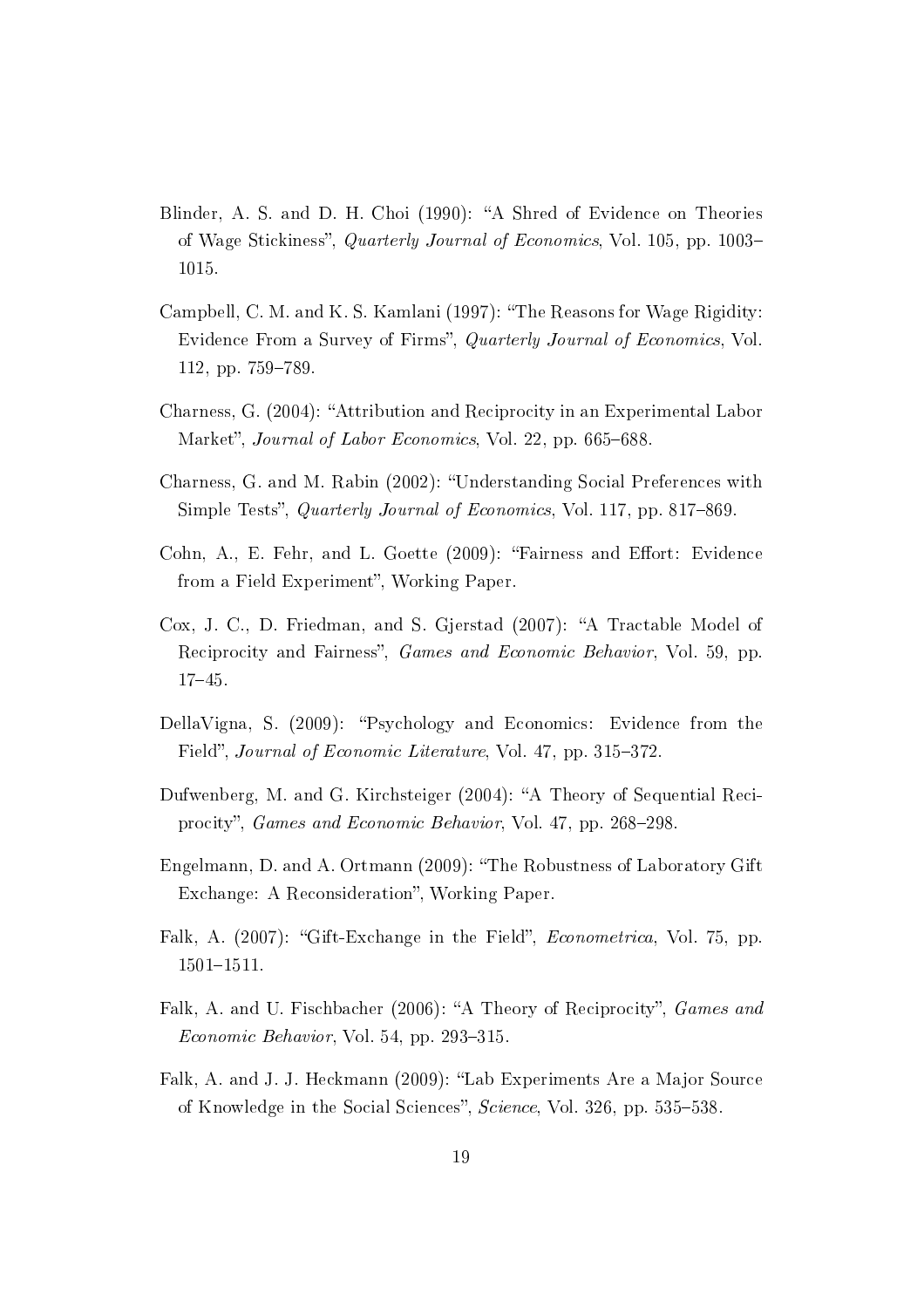- Fehr, E., S. Gächter, and G. Kirchsteiger (1997): "Reciprocity as a Contract Enforcement Device", *Econometrica*, Vol. 65, pp. 833-860.
- Fehr, E., G. Kirchsteiger, and A. Riedl (1993): "Does Fairness Prevent Market Clearing? An Experimental Investigation", Quarterly Journal of Economics, Vol. 108, pp.  $437-460$ .
- Fehr, E., A. Klein, and K. Schmidt (2007): "Fairness and Contract Design"  $Econometrica$ , Vol. 75, pp. 121–154.
- Gächter, S., A. Hermann, and E. J. Johnson (2007): "Individual-Level Loss Aversion in Riskless and Risky Choices", CeDEx Discussion Paper No. 2007-02.
- Gneezy, U. and J. A. List (2006): "Putting Behavioral Economics to Work: Testing for Gift Exchange in Labor Markets Using Field Experiments"  $Econometrica$ , Vol. 74, pp. 1365–1384.
- Greenberg, J. (1990): Employee Theft as a Reaction to Underpayment Inequity: The Hidden Cost of Pay Cuts", Journal of Applied Psychology, Vol. 75, pp. 561-568.
- Hannan, R. L., J. Kagel, and D. V. Moser (2002): "Partial Gift Exchange in an Experimental Labor Market: Impact of Subject Population Differences, Productivity Differences and Effort Requests on Behavior", Journal of Labor Economics, Vol. 20, pp. 923-951.
- Hennig-Schmidt, H., B. Rockenbach, and A. Sadrieh (forthcoming): "In Search of Workers' Real Effort Reciprocity - A Field and a Laboratory Experiment", Journal of the European Economic Association.
- Howitt, P. (2002): "Looking Inside the Labor Market: A Review Article". Journal of Economic Literature, Vol. 40, pp.  $125-138$ .
- Kahneman, D., J. L. Knetsch, and R. Thaler (1986): "Fairness as a Constraint on Profit Seeking: Entitlements in the Market", American Economic Re*view*, Vol. 76, pp.  $728-41$ .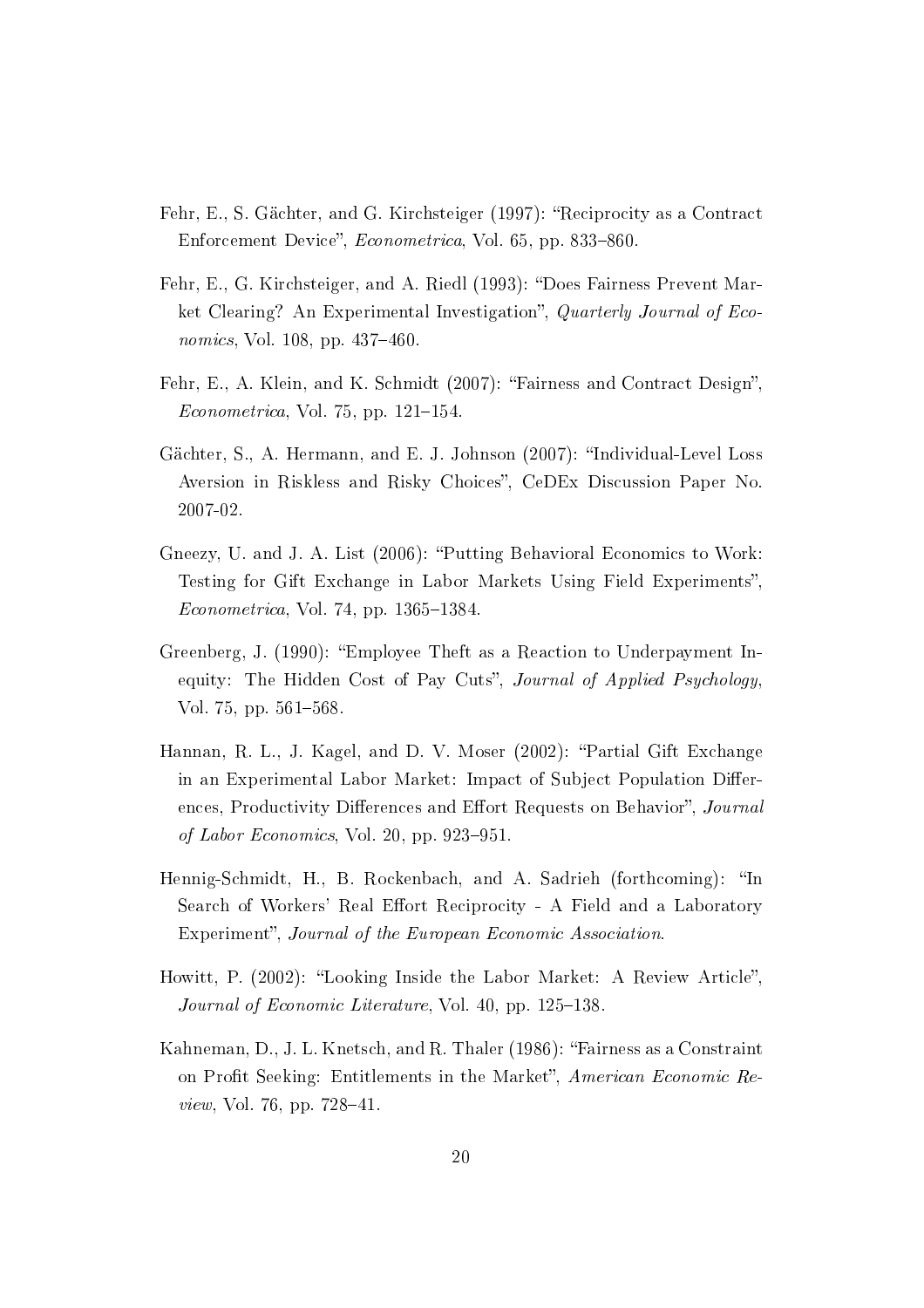- Kahneman, D., J. L. Knetsch, and R. H. Thaler (1991): "Anomalies: The Endowment Effect, Loss Aversion, and Status Quo Bias", Journal of Economic Perspectives, Vol. 5, pp.  $193-206$ .
- Katz, L. F. (1986): "Efficiency Wage Theories: A Partial Evaluation", *NBER* Macroeconomics Annual Review of Psychology, Vol. 1, pp.  $235-276$ .
- Kosfeld, M. and S. Neckermann (2009): "Working for Nothing? The Effect of Non-material Awards on Employee Performance", Working Paper.
- Krosnick, J. A. (1999): "Survey Research", Annual Review of Psychology, Vol. 50, pp. 537–67.
- Krueger, A. and A. Mas (2004): "Strikes, Scabs and Tread Separations: Labor Strife and the Production of Defective Bridgestone/Firestone Tires". Journal of Political Economy, Vol. 112, pp.  $253-289$ .
- Kube, S., M. A. Maréchal, and C. Puppe (2009): The Currency of Reciprocity - Gift-Exchange in the Workplace", Working Paper.
- Lee, D. and N. G. Rupp (2007): "Retracting a Gift: How Does Employee Effort Respond to Wage Reductions?", Journal of Labor Economics, Vol. 25. pp. 725-761.
- Levine, D. I. (1993): "Fairness, Markets, and Ability to Pay: Evidence from Compensation Executives", American Economic Review, Vol. 83, pp. 1241– 1259.
- Levitt, S. D. and J. A. List (2007): What do Laboratory Experiments Measuring Social Preferences tell us about the Real World", *Journal of Eco*nomic Perspectives, Vol. 21, pp.  $153-174$ .
- Lindbeck, A. and D. J. Snower (1986): Wage Setting, Unemployment, and Insider-Outsider Relations", American Economic Review, Papers and Pro $ceedings, Vol. 76, pp. 235-239.$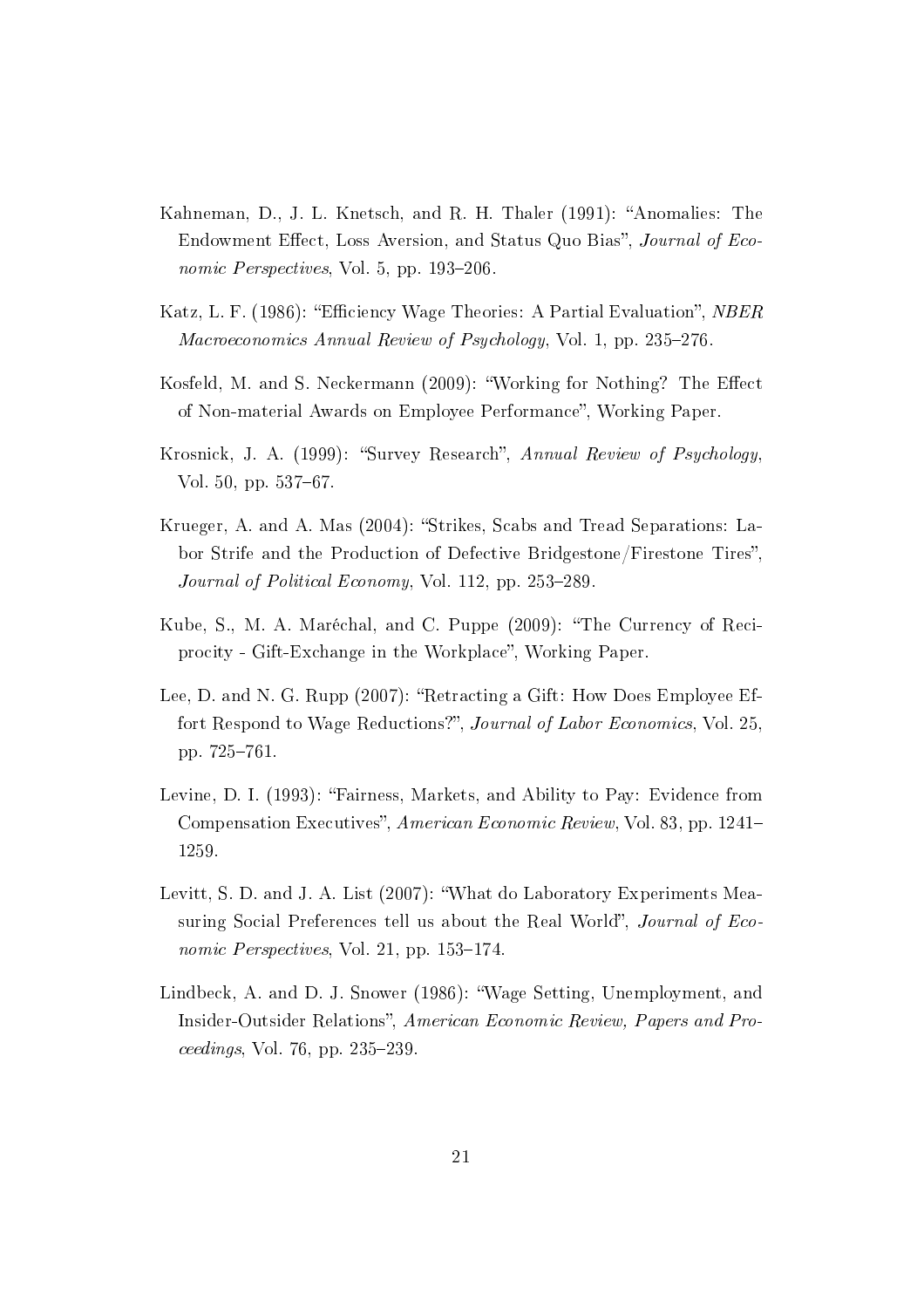- MacLeod, B. W. and J. M. Malcomson (1989): "Implicit Contracts, Incentive Compatibility, and Involuntary Unemployment", *Econometrica*, Vol. 57. pp. 447-480
- Maréchal, M. A. and C. Thöni (2010): "Hidden Persuaders: Do Small Gifts Lubricate Business?", Working Paper.
- Mas, A. (2006): "Pay, Reference Points, and Police Performance", Quarterly Journal of Economics, Vol. 121, pp.  $783-821$ .
- Offerman, T. (2002): "Hurting Hurts More Than Helping Helps", *European*  $Economic Review, Vol. 46, pp. 1423-1437.$
- Pritchard, R. D., M. D. Dunnette, and D. O. Jorgenson (1972): "Effects of Perceptions of Equity and Inequity on Worker Performance and Satisfaction", Journal of Applied Psychology, Vol. 56, pp.  $75-94$ .
- Rabin, M. (1993): "Incorporating Fairness into Game Theory and Economics", American Economic Review, Vol. 83, pp. 1281–1302.
- Rozin, P. and E. B. Royzman (2001): "Negativity Bias, Negativity Dominance, and Contagion". *Personality and Social Psychology Review*, Vol. 5, pp. 296-320
- Shapiro, C. and J. E. Stiglitz (1984): "Equilibrium Unemployment as a Worker Discipline Device", American Economic Review, Vol. 74, pp. 433– 444.
- Shearer, B. (2003): Compensation Policy and Worker Performance: Identifying Incentive Effects from Field Experiments", Journal of the European  $Economic Association, Vol. 1, pp. 503-511.$
- Slichter, S. (1920): "Industrial Morale", Quarterly Journal of Economics, Vol. 35, pp.  $36-60$ .
- Slichter, S. H. (1929): "The Current Labor Policies of American Industries", Quarterly Journal of Economics, Vol. 43, pp. 393-435.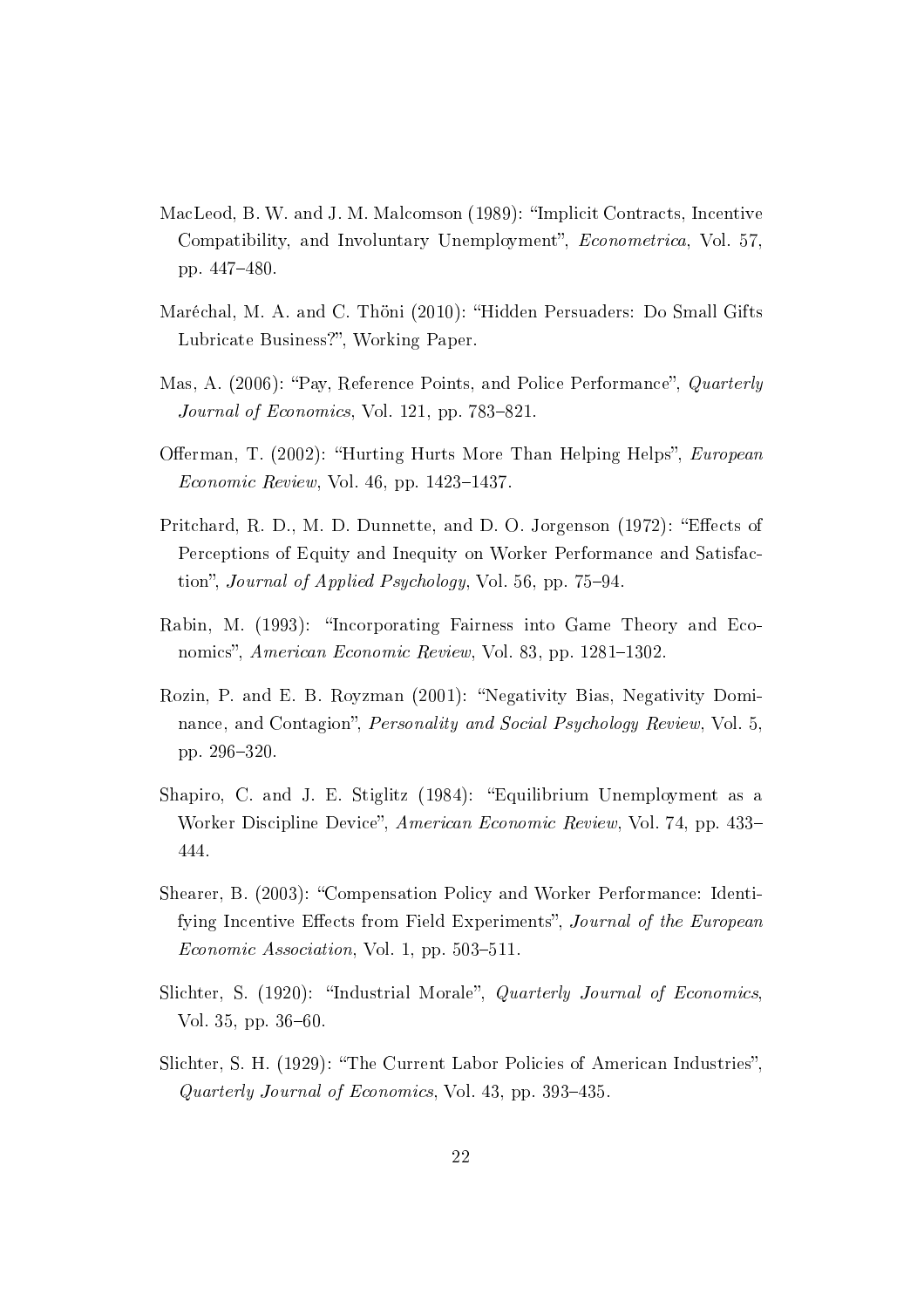- Solow, R. M. (1979): "Another Possible Source of Wage Stickiness", Journal of Macroeconomics, Vol. 1, pp. 79-82.
- Zizzo, D. J. (forthcoming): "Experimenter Demand Effects in Economic Experiments", Experimental Economics.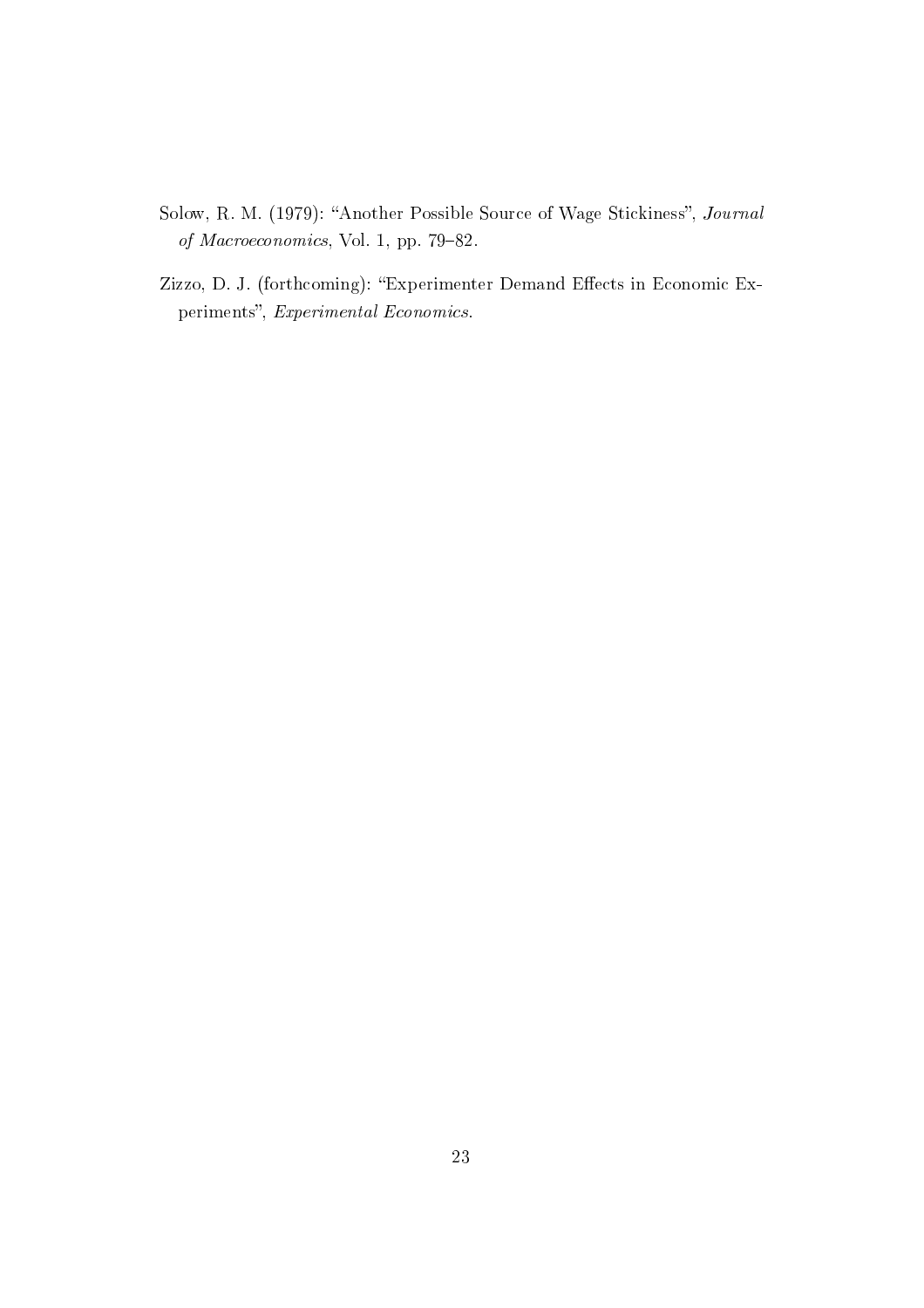# 6 Appendix

| ý                   | Eingabernaske                                        |  |
|---------------------|------------------------------------------------------|--|
| <b>Titel:</b>       | Nonparametric statistics for the behavioral sciences |  |
| Autor:              | Sidney Siegel                                        |  |
| weitere Autoren:    |                                                      |  |
| Verleger:           | McGraw-Hill, Inc.                                    |  |
| <b>ISBN-Nummer:</b> | 0070573573                                           |  |
| Jahr:               | 1988                                                 |  |
|                     | Löschen<br><b>Speichern</b>                          |  |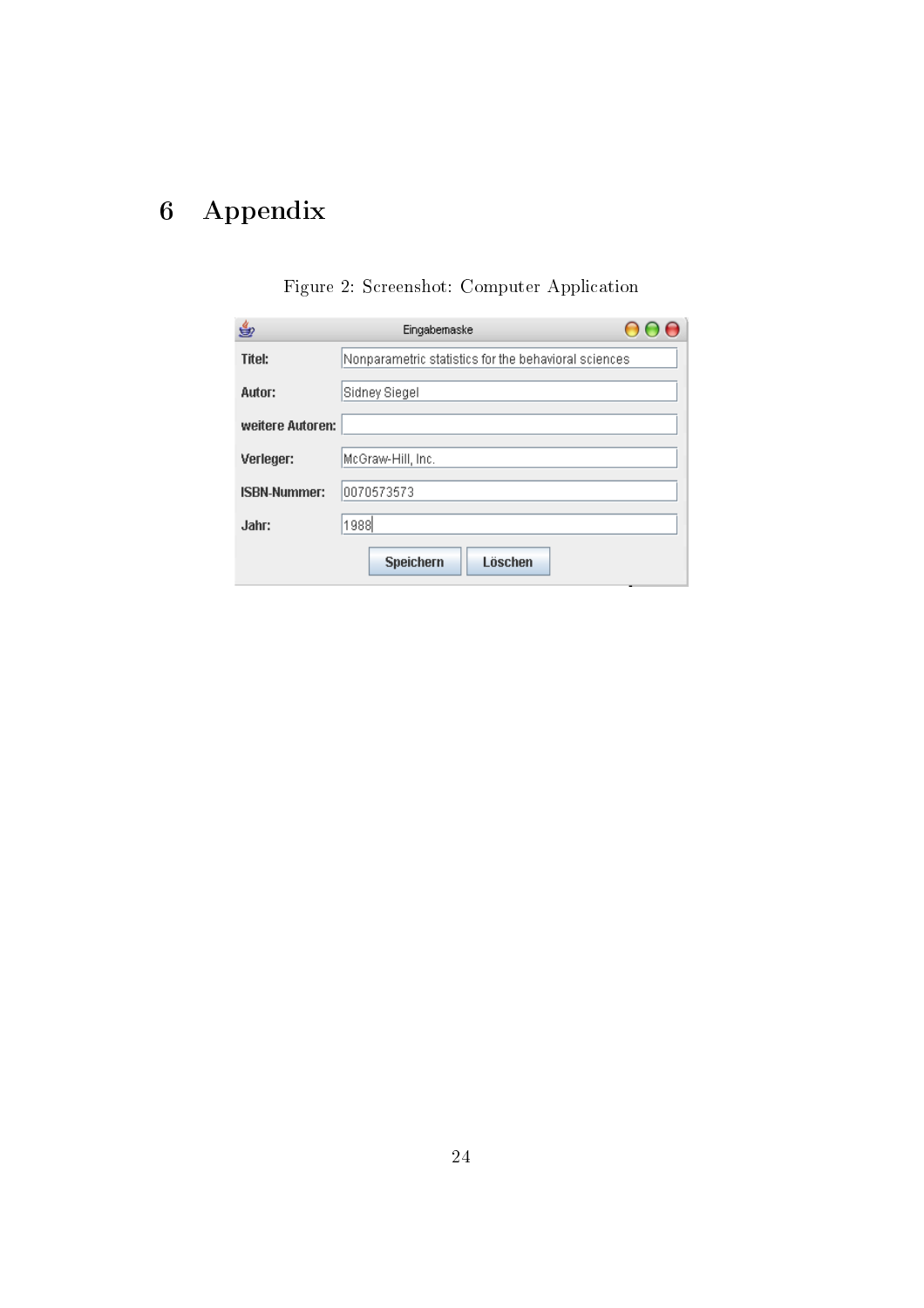|                                                                                                                                                           |                                           | Table 3: Summary Statistics and Randomization Check                                                                                                                                                                                                                                                 |                                                                                                                                                                                                                                                                                                     |                                                                                                                                                                                                                                                                                                     |                                                                                                                                                                            |                   |                                                                                                                                           |                                                                     |                                                                                                             |
|-----------------------------------------------------------------------------------------------------------------------------------------------------------|-------------------------------------------|-----------------------------------------------------------------------------------------------------------------------------------------------------------------------------------------------------------------------------------------------------------------------------------------------------|-----------------------------------------------------------------------------------------------------------------------------------------------------------------------------------------------------------------------------------------------------------------------------------------------------|-----------------------------------------------------------------------------------------------------------------------------------------------------------------------------------------------------------------------------------------------------------------------------------------------------|----------------------------------------------------------------------------------------------------------------------------------------------------------------------------|-------------------|-------------------------------------------------------------------------------------------------------------------------------------------|---------------------------------------------------------------------|-------------------------------------------------------------------------------------------------------------|
|                                                                                                                                                           |                                           | $\mathrm{a}\mathrm{y}\mathrm{Cut}$ (N=21)                                                                                                                                                                                                                                                           |                                                                                                                                                                                                                                                                                                     | Baseline $(N=25)$                                                                                                                                                                                                                                                                                   |                                                                                                                                                                            | PayRaise $(N=22)$ |                                                                                                                                           | Full Sample (N=68)                                                  | Kruskal-Wallis                                                                                              |
| Variable                                                                                                                                                  | lean                                      | Std. Dev                                                                                                                                                                                                                                                                                            | Mean                                                                                                                                                                                                                                                                                                | Std. Dev                                                                                                                                                                                                                                                                                            | Mean                                                                                                                                                                       | Std. Dev          | Mean                                                                                                                                      | Dev.                                                                | $\chi^2$ p-value                                                                                            |
| Age                                                                                                                                                       | L2<br>23.                                 |                                                                                                                                                                                                                                                                                                     | 24.360                                                                                                                                                                                                                                                                                              | 3.340                                                                                                                                                                                                                                                                                               | 22.955                                                                                                                                                                     |                   | 23.662                                                                                                                                    | 3.254                                                               | $0.118$                                                                                                     |
| Vlale                                                                                                                                                     | $57\frac{3}{143}$                         |                                                                                                                                                                                                                                                                                                     |                                                                                                                                                                                                                                                                                                     |                                                                                                                                                                                                                                                                                                     |                                                                                                                                                                            |                   |                                                                                                                                           |                                                                     |                                                                                                             |
| <b><i>Aath</i></b> and Physics                                                                                                                            |                                           | $\begin{array}{l} 2.767 \\ 2.507 \\ 0.509 \\ 0.439 \\ 0.436 \\ 0.436 \\ 0.507 \\ 0.436 \\ 0.507 \\ 0.507 \\ 0.508 \\ 0.509 \\ 0.509 \\ 0.509 \\ 0.509 \\ 0.509 \\ 0.509 \\ 0.509 \\ 0.509 \\ 0.509 \\ 0.509 \\ 0.509 \\ 0.509 \\ 0.509 \\ 0.509 \\ 0.509 \\ 0.509 \\ 0.509 \\ 0.509 \\ 0.509 \\ 0.$ | $0.480$<br>0.080                                                                                                                                                                                                                                                                                    | $\begin{array}{l} 0.510 \\ 0.277 \\ 0.374 \\ 0.490 \\ 0.433 \\ 0.450 \\ 0.577 \\ 0.490 \\ 0.531 \\ 0.408 \\ 0.577 \\ 0.574 \\ 0.574 \\ 0.574 \\ 0.574 \\ 0.574 \\ 0.574 \\ 0.574 \\ 0.574 \\ 0.574 \\ 0.574 \\ 0.574 \\ 0.574 \\ 0.574 \\ 0.574 \\ 0.574 \\ 0.574 \\ 0.574 \\ 0.574 \\ 0.574 \\ 0.$ | $0.500$<br>$0.045$                                                                                                                                                         |                   | $\begin{array}{c} 0.515 \\ 0.088 \end{array}$                                                                                             | 563<br>63844258343454386<br>638442583455455686<br>63842563455455686 | 0.815<br>0.5278<br>0.5278 829 325 326 3278 50.543<br>0.600 354 362 562 562 563 564<br>0.600 563 562 563 564 |
| Ingineering and IT                                                                                                                                        | 286                                       |                                                                                                                                                                                                                                                                                                     |                                                                                                                                                                                                                                                                                                     |                                                                                                                                                                                                                                                                                                     |                                                                                                                                                                            |                   |                                                                                                                                           |                                                                     |                                                                                                             |
| Arts and Social Science                                                                                                                                   | 238                                       |                                                                                                                                                                                                                                                                                                     |                                                                                                                                                                                                                                                                                                     |                                                                                                                                                                                                                                                                                                     |                                                                                                                                                                            |                   |                                                                                                                                           |                                                                     |                                                                                                             |
| Economics                                                                                                                                                 | 286                                       |                                                                                                                                                                                                                                                                                                     |                                                                                                                                                                                                                                                                                                     |                                                                                                                                                                                                                                                                                                     |                                                                                                                                                                            |                   |                                                                                                                                           |                                                                     |                                                                                                             |
| Previous wage (Euro/h)                                                                                                                                    | 530                                       |                                                                                                                                                                                                                                                                                                     |                                                                                                                                                                                                                                                                                                     |                                                                                                                                                                                                                                                                                                     |                                                                                                                                                                            |                   |                                                                                                                                           |                                                                     |                                                                                                             |
| Room A                                                                                                                                                    | 048                                       |                                                                                                                                                                                                                                                                                                     |                                                                                                                                                                                                                                                                                                     |                                                                                                                                                                                                                                                                                                     |                                                                                                                                                                            |                   |                                                                                                                                           |                                                                     |                                                                                                             |
| Room B                                                                                                                                                    | $\begin{array}{c} 238 \\ 381 \end{array}$ |                                                                                                                                                                                                                                                                                                     | $\begin{array}{l} 60.36 \\ 0.368 \\ 0.378 \\ 0.389 \\ 0.389 \\ 0.300 \\ 0.300 \\ 0.300 \\ 0.300 \\ 0.300 \\ 0.300 \\ 0.300 \\ 0.300 \\ 0.300 \\ 0.300 \\ 0.300 \\ 0.300 \\ 0.300 \\ 0.300 \\ 0.300 \\ 0.300 \\ 0.300 \\ 0.300 \\ 0.300 \\ 0.300 \\ 0.300 \\ 0.300 \\ 0.300 \\ 0.300 \\ 0.300 \\ 0.$ |                                                                                                                                                                                                                                                                                                     | $\begin{array}{l} 0.364 \\ 0.227 \\ 0.364 \\ 0.364 \\ 0.373 \\ 0.01 \\ 0.036 \\ 0.036 \\ 0.0136 \\ 0.001 \\ 0.0136 \\ 0.0136 \\ 0.0136 \\ 0.0136 \\ 0.0136 \\ \end{array}$ |                   | $\begin{array}{c} 0.265 \\ 0.279 \\ 0.538 \\ 0.0550 \\ 0.0176 \\ 0.0176 \\ 0.0174 \\ 0.0147 \\ 0.0324 \\ 0.0191 \\ 0.0191 \\ \end{array}$ |                                                                     |                                                                                                             |
| Room C                                                                                                                                                    |                                           |                                                                                                                                                                                                                                                                                                     |                                                                                                                                                                                                                                                                                                     |                                                                                                                                                                                                                                                                                                     |                                                                                                                                                                            |                   |                                                                                                                                           |                                                                     |                                                                                                             |
| Room D                                                                                                                                                    | $\overline{190}$                          |                                                                                                                                                                                                                                                                                                     |                                                                                                                                                                                                                                                                                                     |                                                                                                                                                                                                                                                                                                     |                                                                                                                                                                            |                   |                                                                                                                                           |                                                                     |                                                                                                             |
| Room $E$                                                                                                                                                  | 143                                       |                                                                                                                                                                                                                                                                                                     |                                                                                                                                                                                                                                                                                                     |                                                                                                                                                                                                                                                                                                     |                                                                                                                                                                            |                   |                                                                                                                                           |                                                                     |                                                                                                             |
| Start 9:00am                                                                                                                                              | $190\,$                                   | $0.402$<br>$0.483$                                                                                                                                                                                                                                                                                  |                                                                                                                                                                                                                                                                                                     |                                                                                                                                                                                                                                                                                                     |                                                                                                                                                                            |                   |                                                                                                                                           |                                                                     |                                                                                                             |
| Start 9:30am                                                                                                                                              | 333                                       |                                                                                                                                                                                                                                                                                                     |                                                                                                                                                                                                                                                                                                     |                                                                                                                                                                                                                                                                                                     |                                                                                                                                                                            |                   |                                                                                                                                           |                                                                     |                                                                                                             |
| Start 9:45am                                                                                                                                              | 143                                       | 0.359                                                                                                                                                                                                                                                                                               |                                                                                                                                                                                                                                                                                                     |                                                                                                                                                                                                                                                                                                     |                                                                                                                                                                            |                   | $\frac{0.162}{0.132}$                                                                                                                     | $0.371$<br>$0.341$                                                  |                                                                                                             |
| Start 10am                                                                                                                                                | $\overline{190}$                          | 1.402                                                                                                                                                                                                                                                                                               | 0.080                                                                                                                                                                                                                                                                                               |                                                                                                                                                                                                                                                                                                     |                                                                                                                                                                            |                   |                                                                                                                                           |                                                                     |                                                                                                             |
| Start 10:30am                                                                                                                                             | 143                                       | 0.359                                                                                                                                                                                                                                                                                               | 0.120                                                                                                                                                                                                                                                                                               |                                                                                                                                                                                                                                                                                                     | 1.182                                                                                                                                                                      | 1.395             | 0.147                                                                                                                                     | 0.357                                                               | 1.835                                                                                                       |
| Note: The loct column of this to ble contains m unlings from Degreem's $\lambda^2$ torts for himage of $X$ meled $X$ multiplic to the non-himage controls |                                           |                                                                                                                                                                                                                                                                                                     |                                                                                                                                                                                                                                                                                                     |                                                                                                                                                                                                                                                                                                     |                                                                                                                                                                            |                   |                                                                                                                                           |                                                                     |                                                                                                             |

Notes: The last column of this table contains p-values from Pearson's  $\chi^2$  tests for binary and Kruskal-Wallis tests for non-binary controls. Due to item non-response concerning previous wage levels the corresponding sample sizes are lower than for the other variables: PayCut Notes: The last column of this table contains p-values from Pearson's  $\chi^2$  tests for binary and Kruskal-Wallis tests for non-binary controls. Due to item non-response concerning previous wage levels the corresponding sample sizes are lower than for the other variables: PayCut (N=17), Baseline (N=17) and PayRaise (N=13). (N=17), Baseline (N=17) and PayRaise (N=13).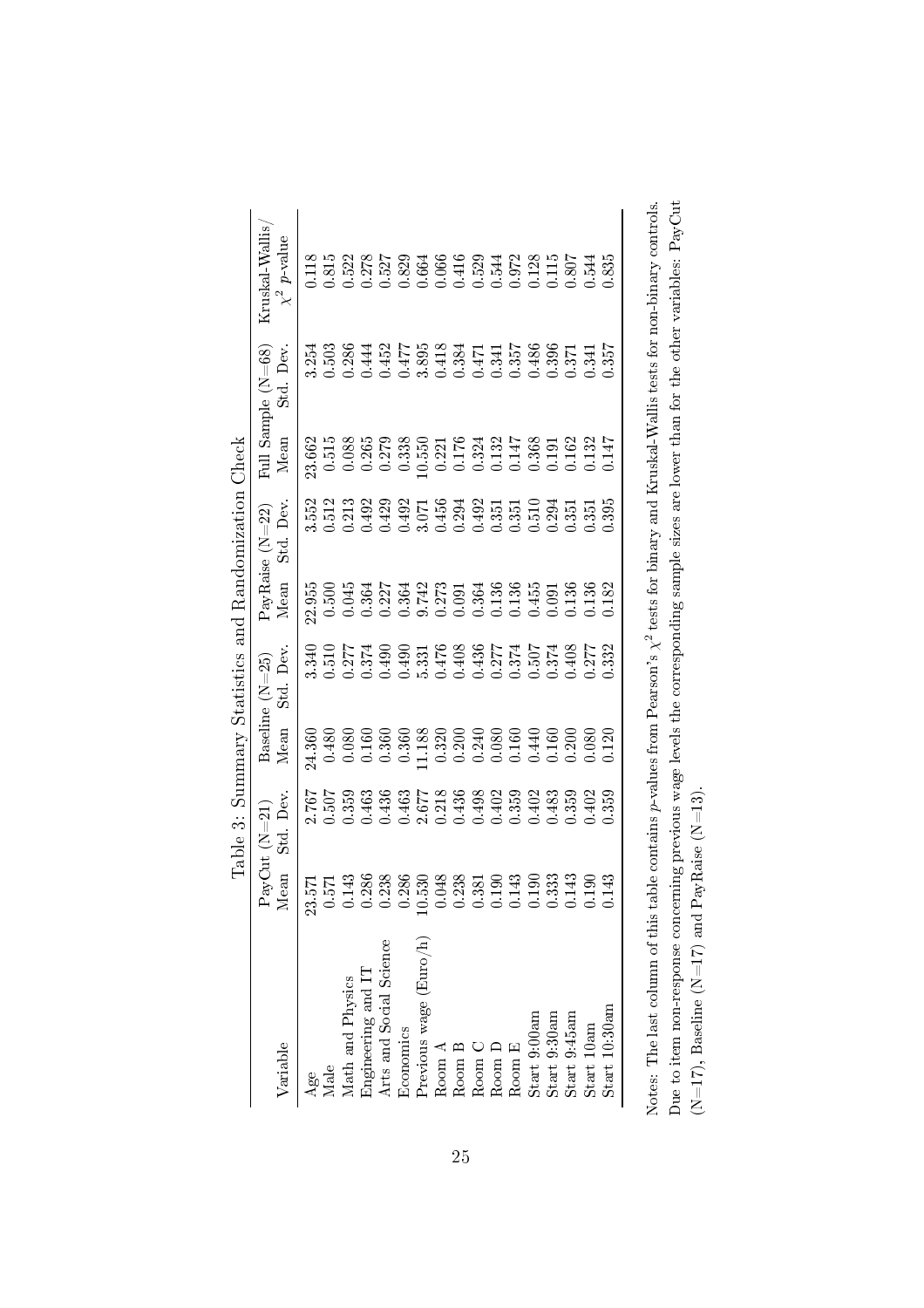| Variable                                                                                                                                                    | Definition                                                                                                                    | Question wording [Possible answers in brackets]                            |
|-------------------------------------------------------------------------------------------------------------------------------------------------------------|-------------------------------------------------------------------------------------------------------------------------------|----------------------------------------------------------------------------|
| <b>Engineering and Computer Science</b><br>Arts and Social Science<br>${\rm Age}$ Male $$\rm Math\,$ and $\rm Physics$<br>Socioeconomic<br><b>Economics</b> | $1 = yes$ ; $0 = no$<br>$1 = yes$ ; $0 = no$<br>$1 = yes$ ; $0 = no$<br>$l = yes$ ; $0 = no$<br>$1 = yes$ ; $0 = no$<br>years | Subject of studies? [free form]<br>Age? [free form]<br>Gender? [free form] |
| Previous wage<br>Previous wage                                                                                                                              | Euro per hour                                                                                                                 | What was your hourly wage on your last job? [free form]                    |
|                                                                                                                                                             |                                                                                                                               |                                                                            |

Table 4: Control Variables: Wording and Coding (Translated from German to English) Table 4: Control Variables: Wording and Coding (Translated from German to English)